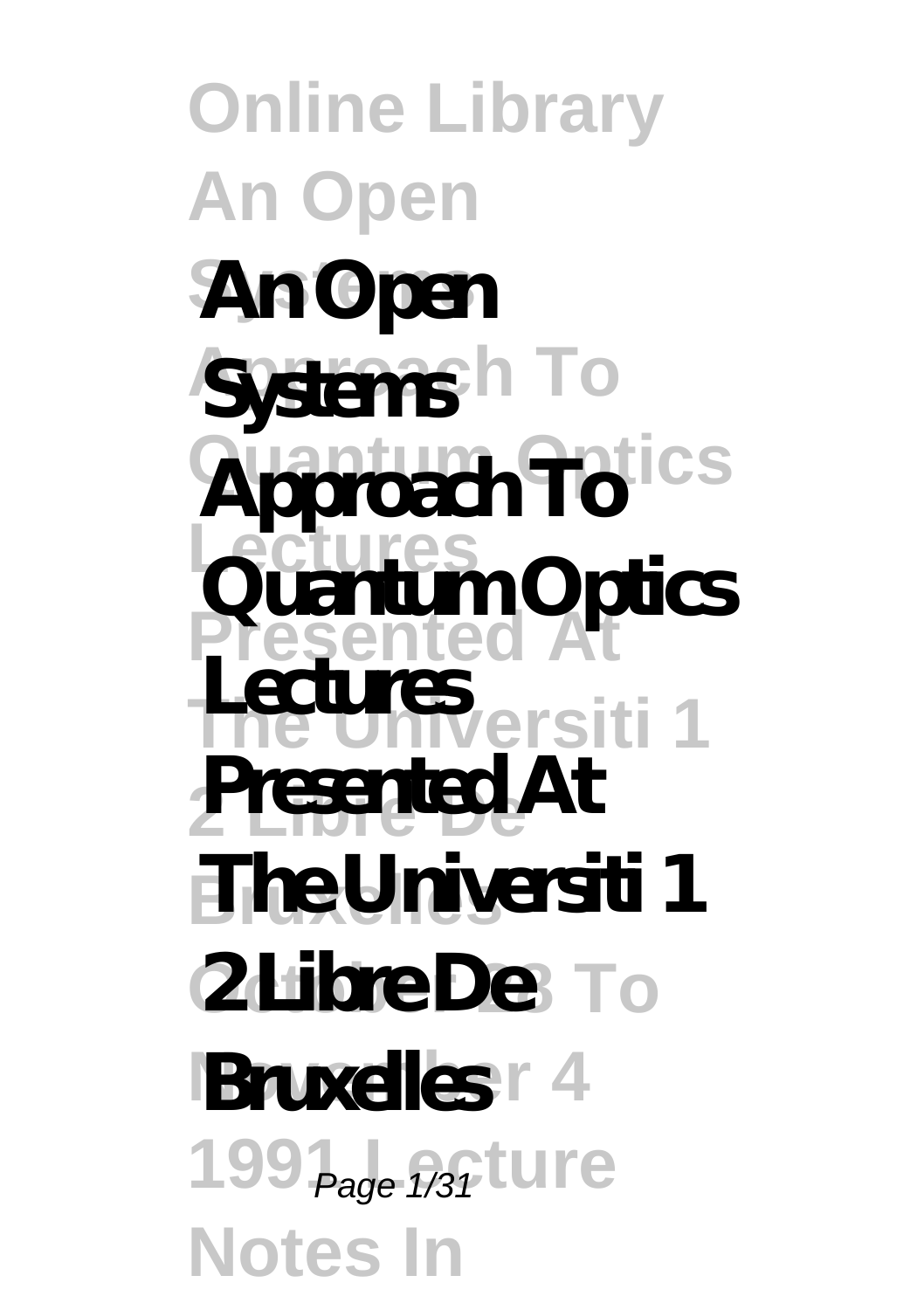# **Online Library An Open Systems October 28 To Approach To November 4 1991 Lecture**<sub>tics</sub> **Lectures Notes In Physics Presented At Monographs**

Right here, we have  $11$ **2 Libre De systems approach to Bruxelles quantum optics lectures October 28 To presented at the universiti** Nov<sup>Page 2/31</sup>er 4 **1991 Lecture** countless books **an open 1 2 libre de bruxelles**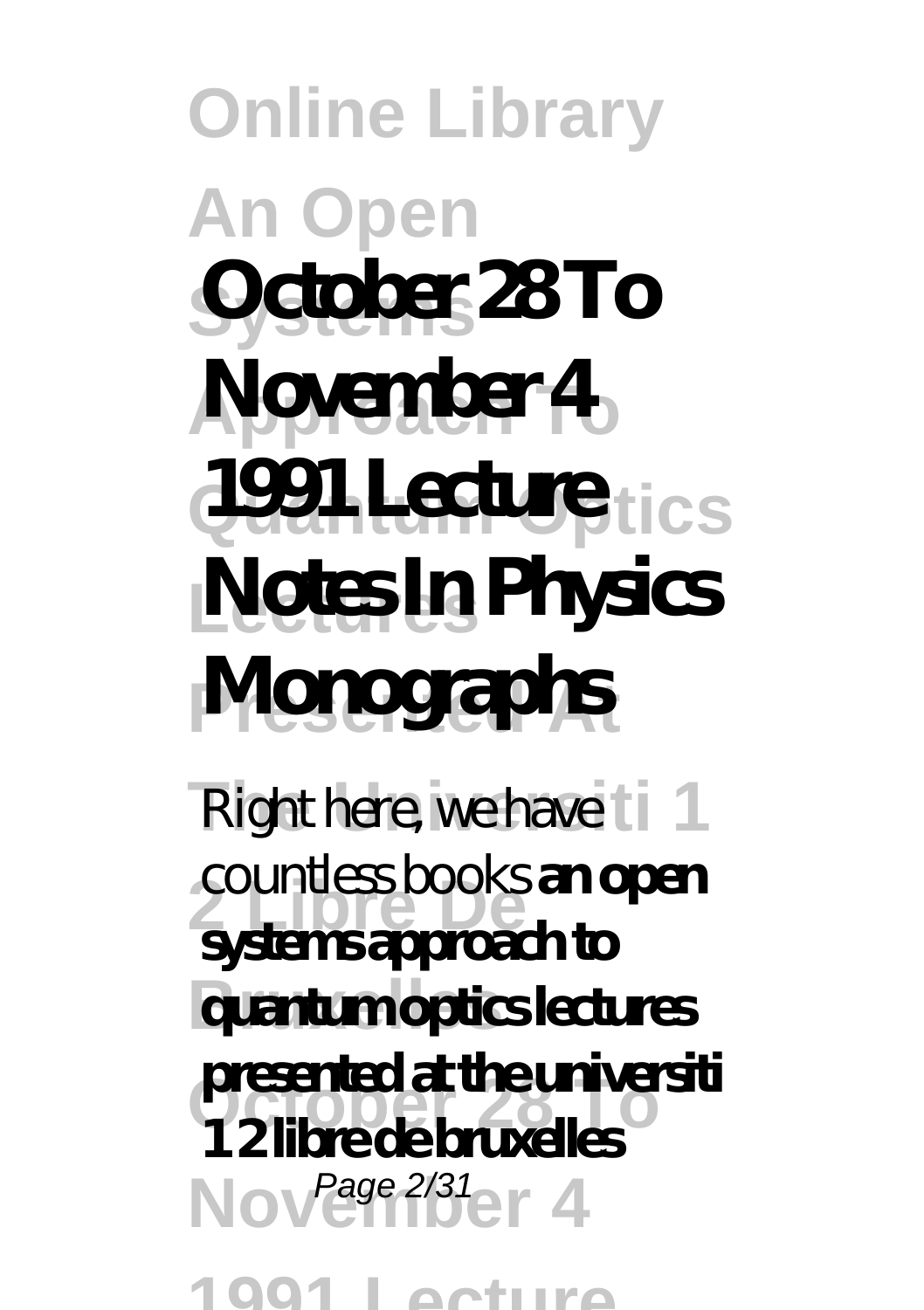**Systems october 28 to november Approach To physics monographs** and **collections to check out.** We additionally find the money for variant types books to browse. The suitable book, fiction, **Bruxelles** research, as skillfully as **Various extra sorts of** books are readily clear here<br>Page 3/31 Lui e **Notes In 4 1991 lecture notes in** and next type of the history, novel, scientific Page 3/31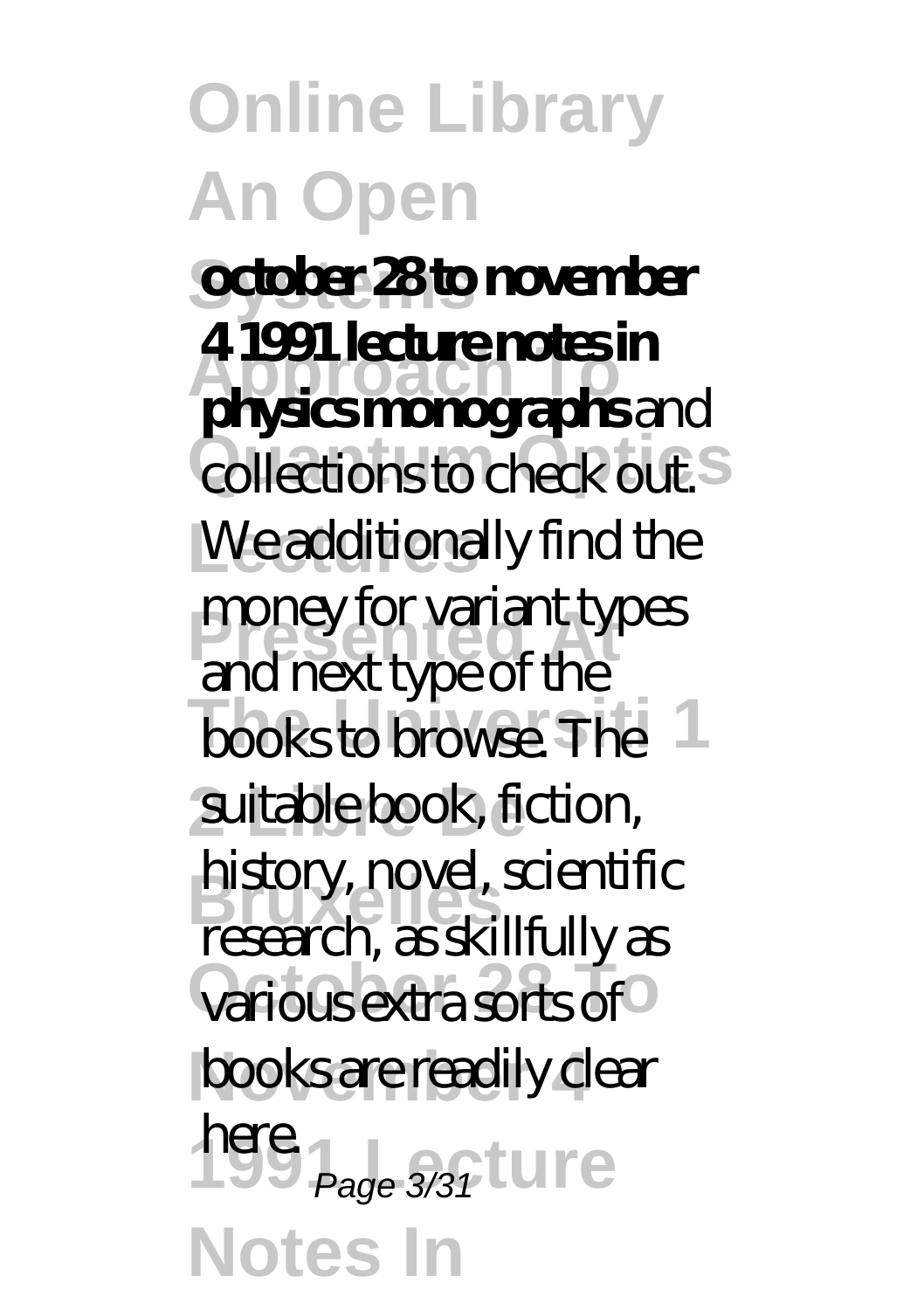#### **Online Library An Open Systems Approach To** approach to quantum **optics lectures presented** at the universiti 1 2 libre de bruxelles october<br>to november 4 1991 lecture notes in physics monographs, it ends up **Bruxelles** favored book an open systems approach to<sup>o</sup> quantum optics lectures presented at the universiti<br>  $P_{\text{age 4/31}}$ **Notes In** As this an open systems de bruxelles october 28 creature one of the Page 4/31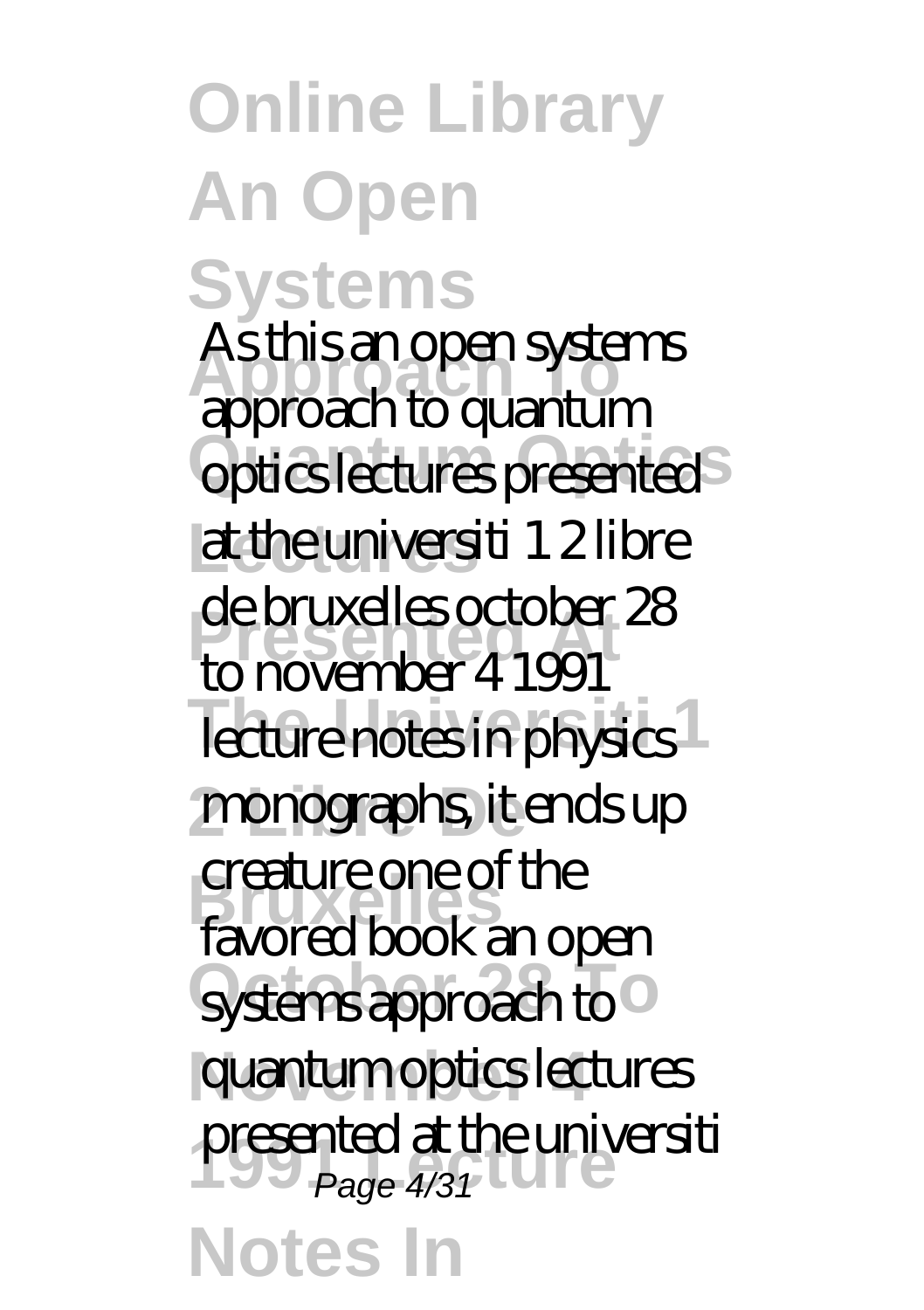**Systems** 1 2 libre de bruxelles **Approach To** 4 1991 lecture notes in physics monographs<sup>ics</sup> collections that we have. **Phis is why you remain**<br>This best whether to m **The Universiti 1** the unbelievable books to have.bre De october 28 to november in the best website to see

**Bruxelles** Systems Open System **Theory: A Summary 1991 Lecture** *Systems Approach To* **Notes In** Organizations as Open Page 5/31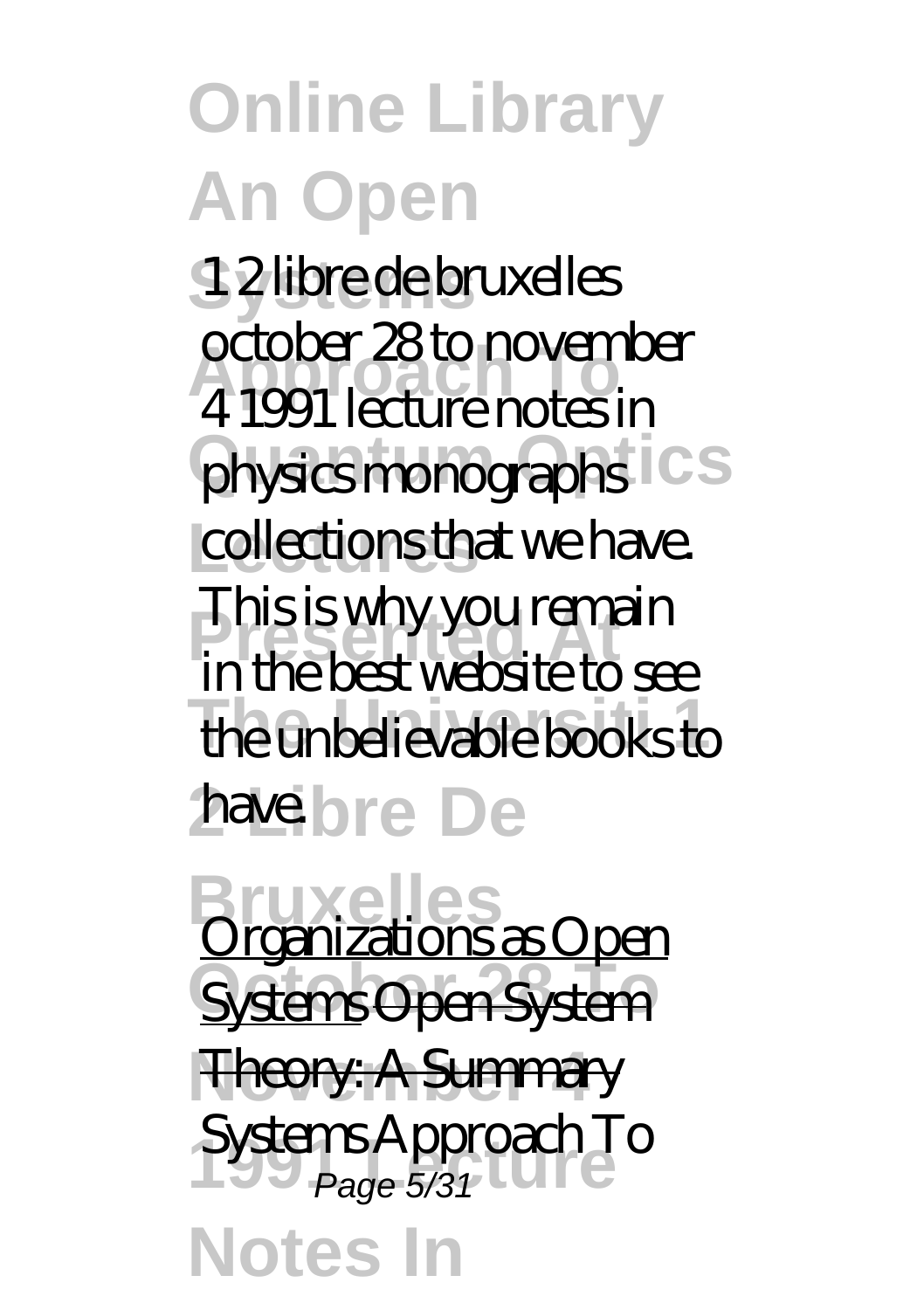**Systems** *Management* Systems **Approach To** The Systems Approach **Explained Applying Model-based Modular Presented At to Hardware \u0026 Software Verification 2 Libre De** Open Systems Theory **Bercencast FACE™ Open Standards within** Avionics Systems **1991 BUSH LESS VUCCEO** Theory of Organizations **Open Systems Approach** Approach for Using Business \u0026

**Notes In**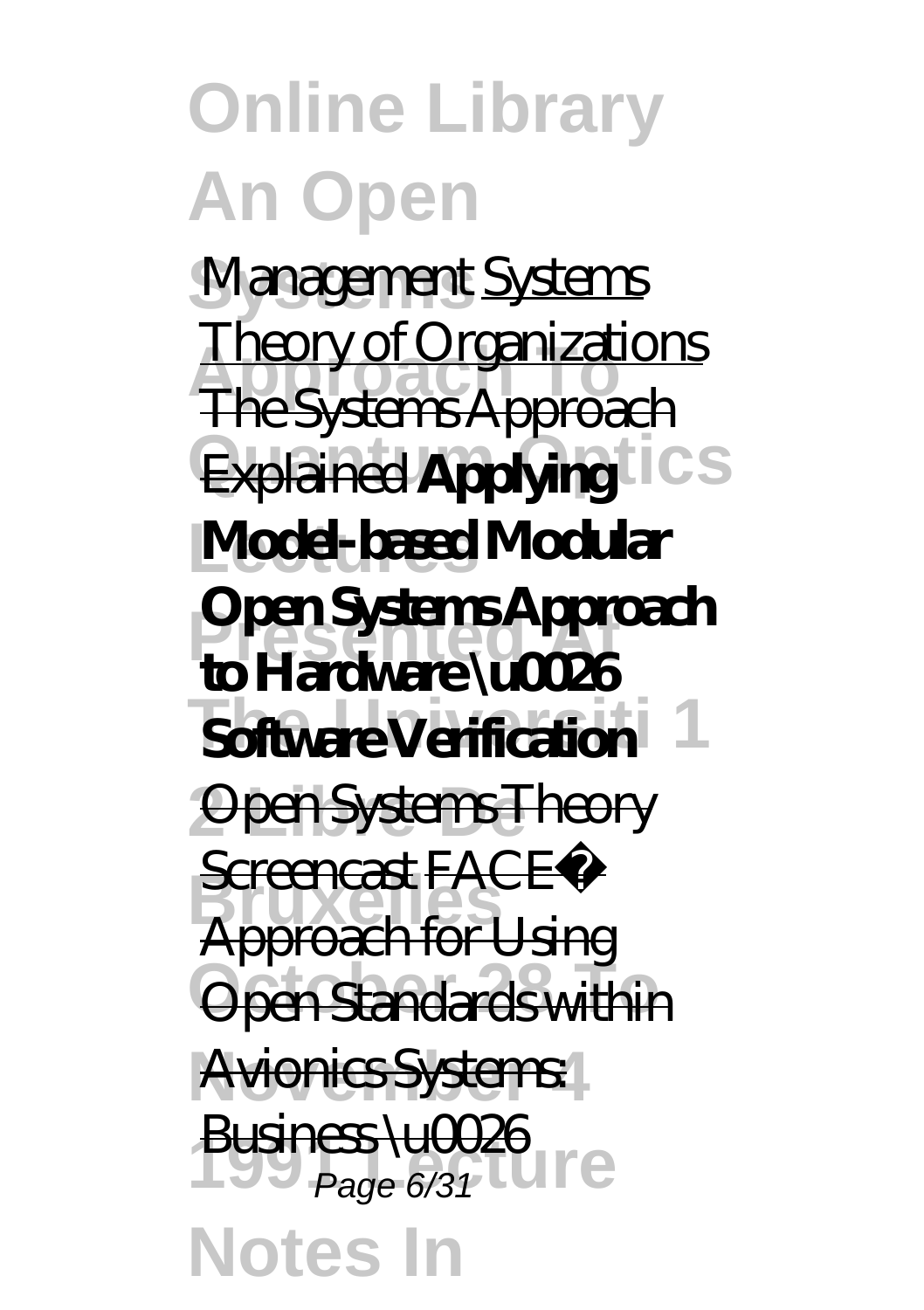**Systems** Technical Overview **Approach To** and the Informal System The Systems Approach<sup>S</sup> to Management How **Open Standards** Meeting MOSA<sup>rsiti 1</sup> **Requirements (#1/3 in a Bruxelles** Open Systems Systems Theory Overview for **Social Work Open Systems vs. Closed**<br> **Page 7/31 Notes In** Open Systems Approach Architectures are series) Organizations As Page 7/31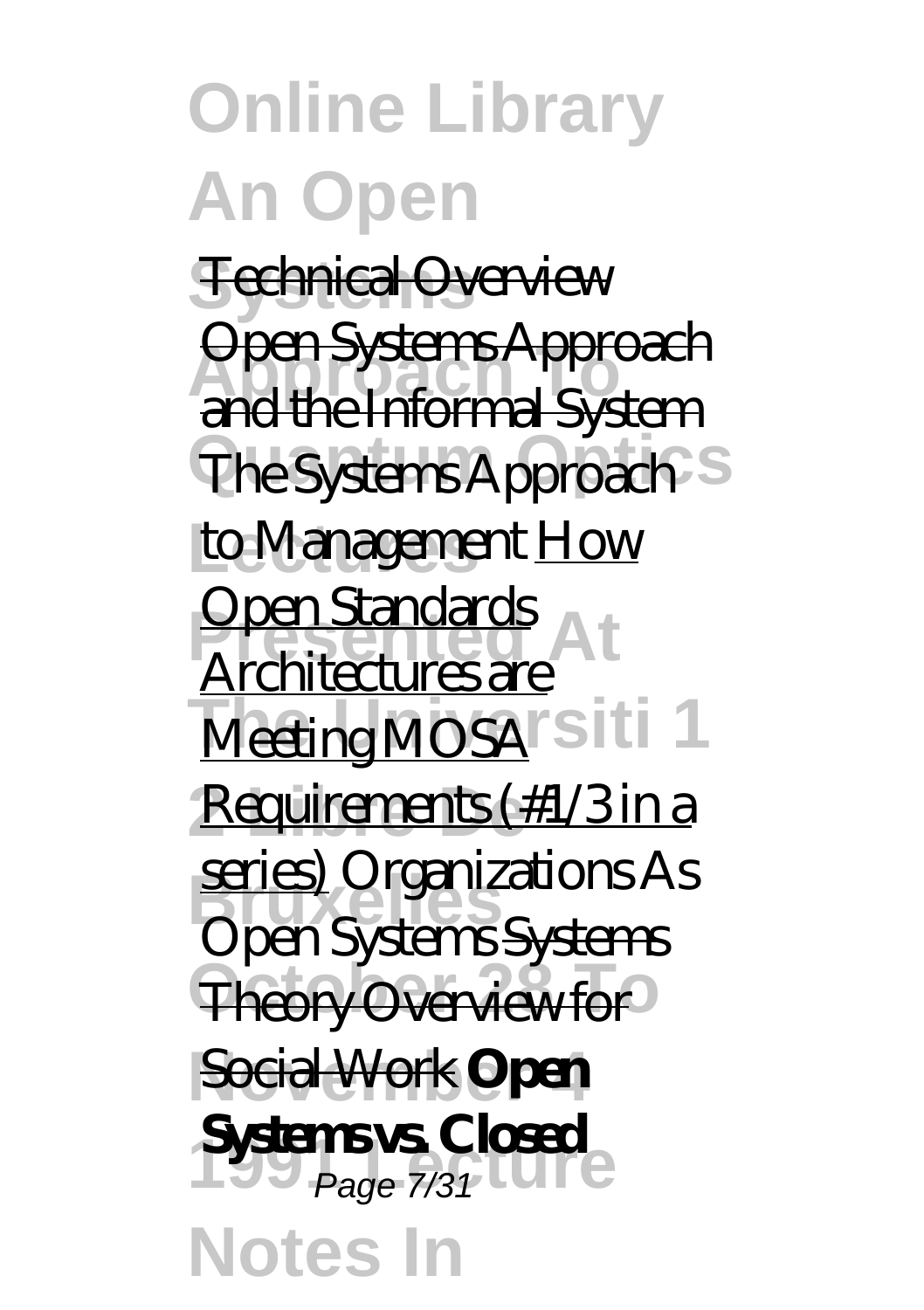**Online Library An Open Systems Systems Systems Approximate Theory?**  $Introduction$ *To Systems <u>Iheory</u>* res **President Approach**<br>Talentic System As **THEORY? What does 2 SYSTEMS THEORY mean? SYSTEMS Luccommunity Open and Closed Loop** Examples<del>What is open</del><br>Page 8/31 **Notes In Thinking!** What is What is SYSTEMS THEORY meaning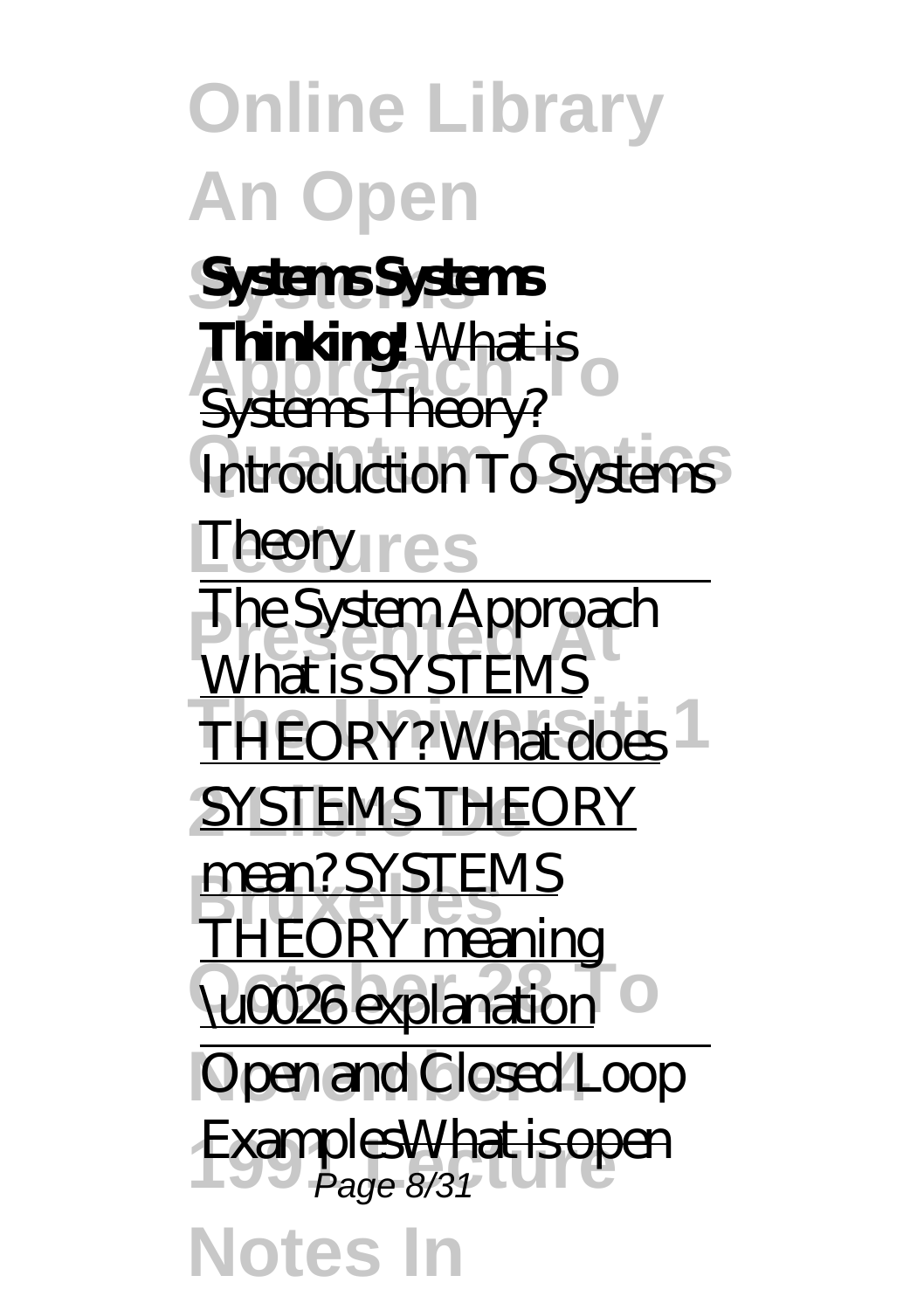**Online Library An Open Systems** Architecture? *The* **Approach To** *Approach\"...Simplified* Systems Approach ll<sup>lics</sup> **W.G.SCOTT II KAST CARZO \u0026 The Universiti 1 YANOUZAS An Open**  $S$ *ystems Approachto* **BMS HIL Testing A**  $\overrightarrow{O}$  regnization Design<sup>o</sup> **Principles - 1** Sensor Open Systems<br>Page 9/31 **Notes In** *\"System* **\u0026 ROSENWEIG ll Systems Approach to** Page 9/31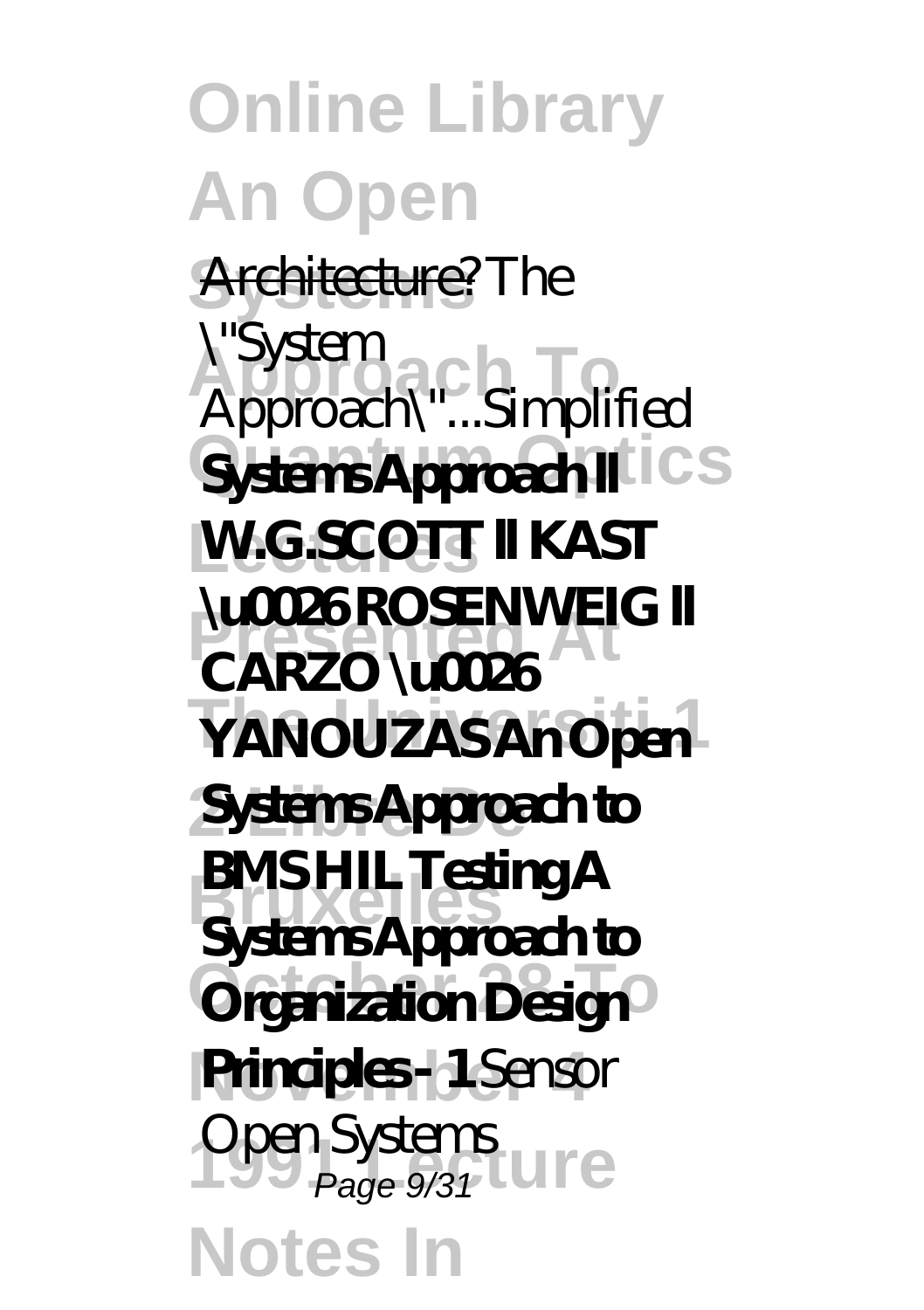**Systems** Architecture (SOSA) **Approach To** *Supervision: A Systems*  $Approach Introduction<sup>S</sup>$ **Lectures** *to First Law: Open* **Presented At** *Systems* Open Systems **The Universiti 1** *Approach To* **2 Libre De** Open Systems Approach to Project Management<br>in Organizations Whor **Organizations have November 4** in the structures and consist of coalitions of<br>Page 10/31 **Notes In** Primer *Reflective An Open Systems* in Organizations. When Page 10/31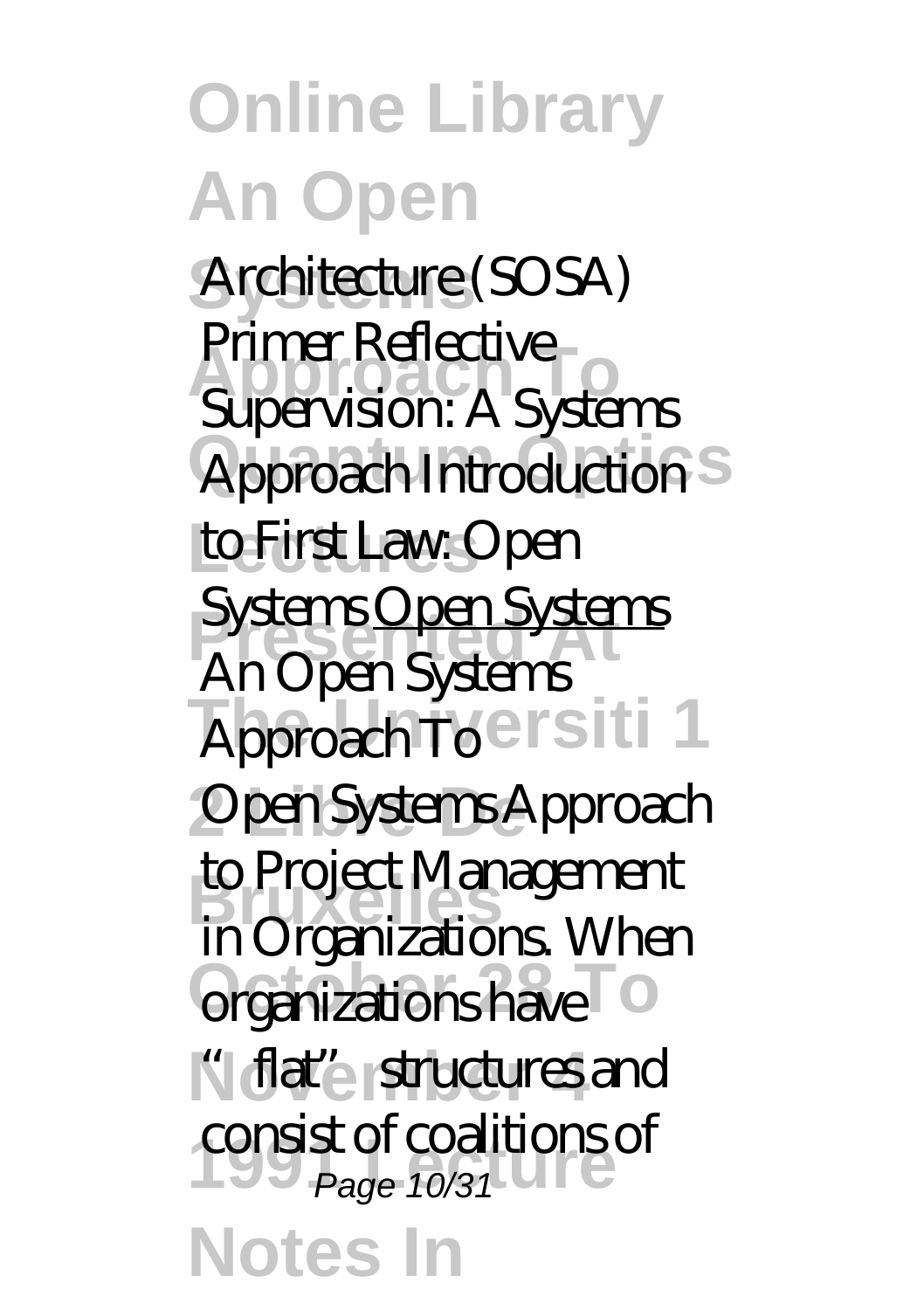people coming together **Approach To** intersection of the **Organization with its ICS Lectures** environment being **Presented At** boundaries; the informal nature of the work it i 1 processes makes use of **Bruxelles** "open" systems **Organizations<sup>28</sup> To November 4 1991 Lecture** *Open Systems Approach* with multiple loyalties, characterized by shifting approach towards Page 11/31

**Notes In**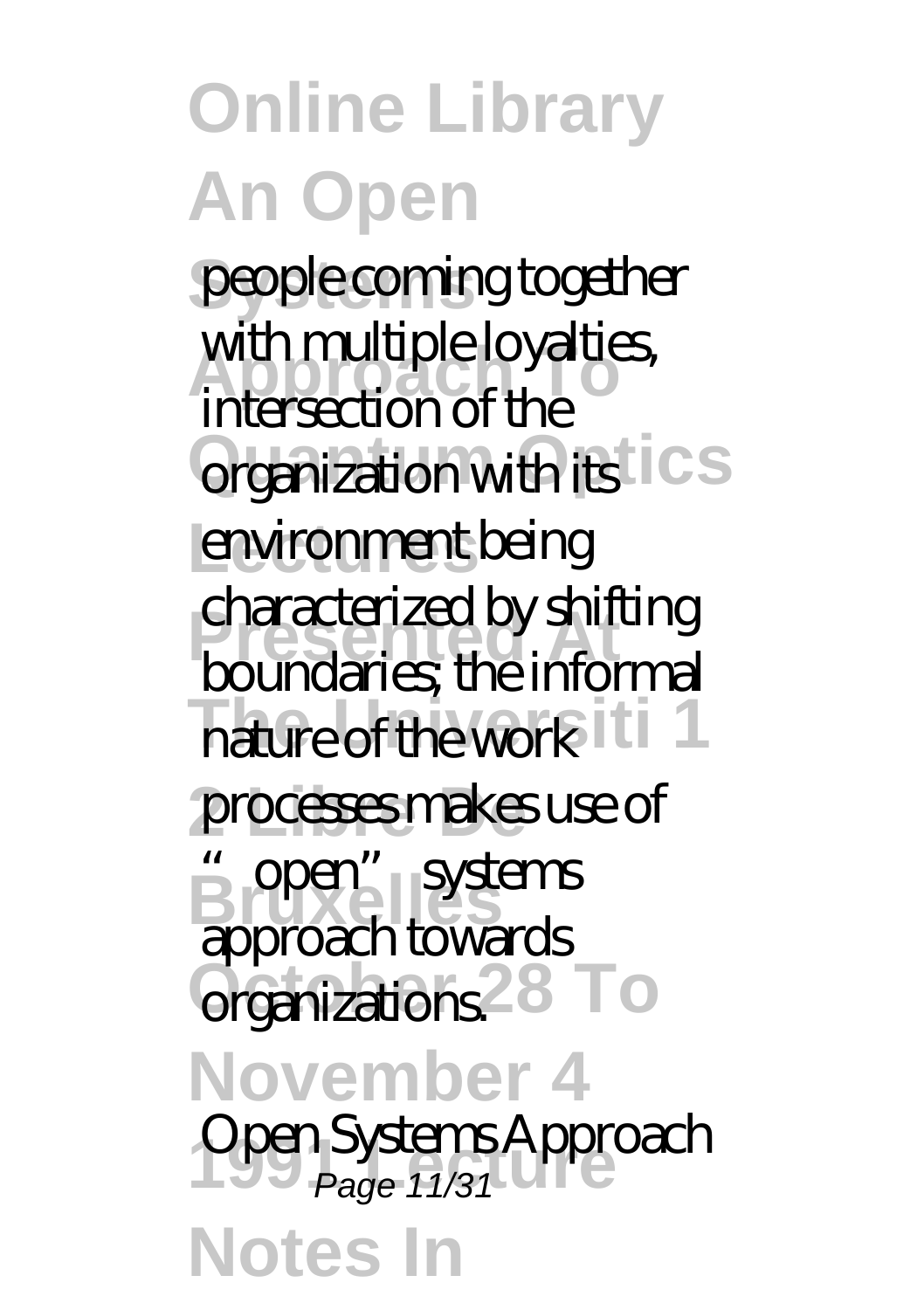**Systems** *to Project Management In Organizations*<br>An open system is the core concept in the open<sup>5</sup> system approach to **Presented At** An open system is a system that interacts with its environment for renewal and growth. *in Organizations* organizational analysis.

 $Open System in$  To *Management: Definition* **1991 Lecture** *& Example - Video ...* **Notes In** Page 12/31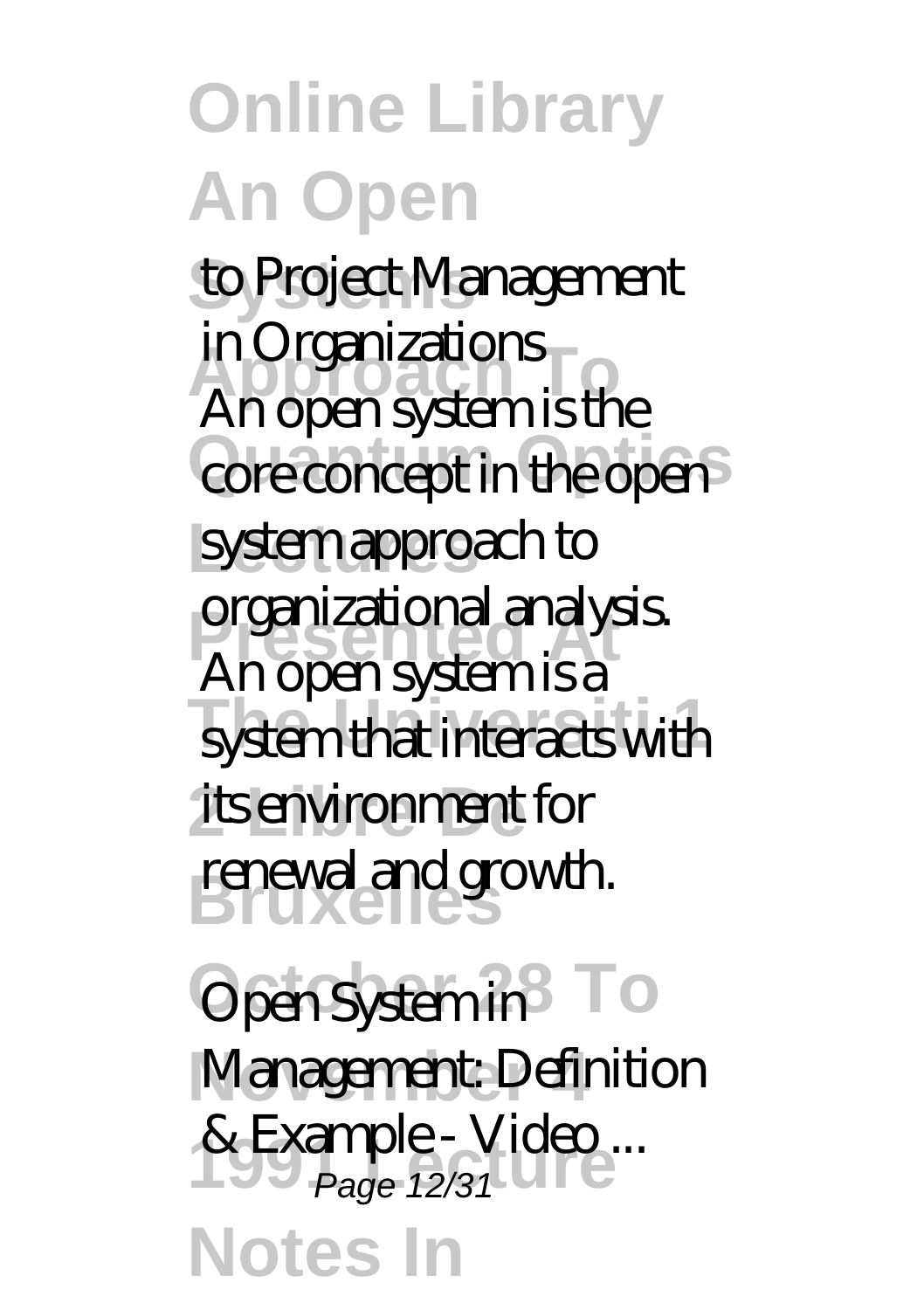**Systems** Guidance System of **Approach To** (SOSA) open systems **Strategy Describes the CS** Lecture open systems' vision **Present and the road map for** level of '<sup>o</sup> openess across the defence enterprise... Systems Approach achieving the required

**Bruxelles** *System of Systems*  $\overline{A}$ pproach (SOSA) open  $s$ *ystems strategy* ... By adopting an open<br>Page 13/31 **Notes In** Page 13/31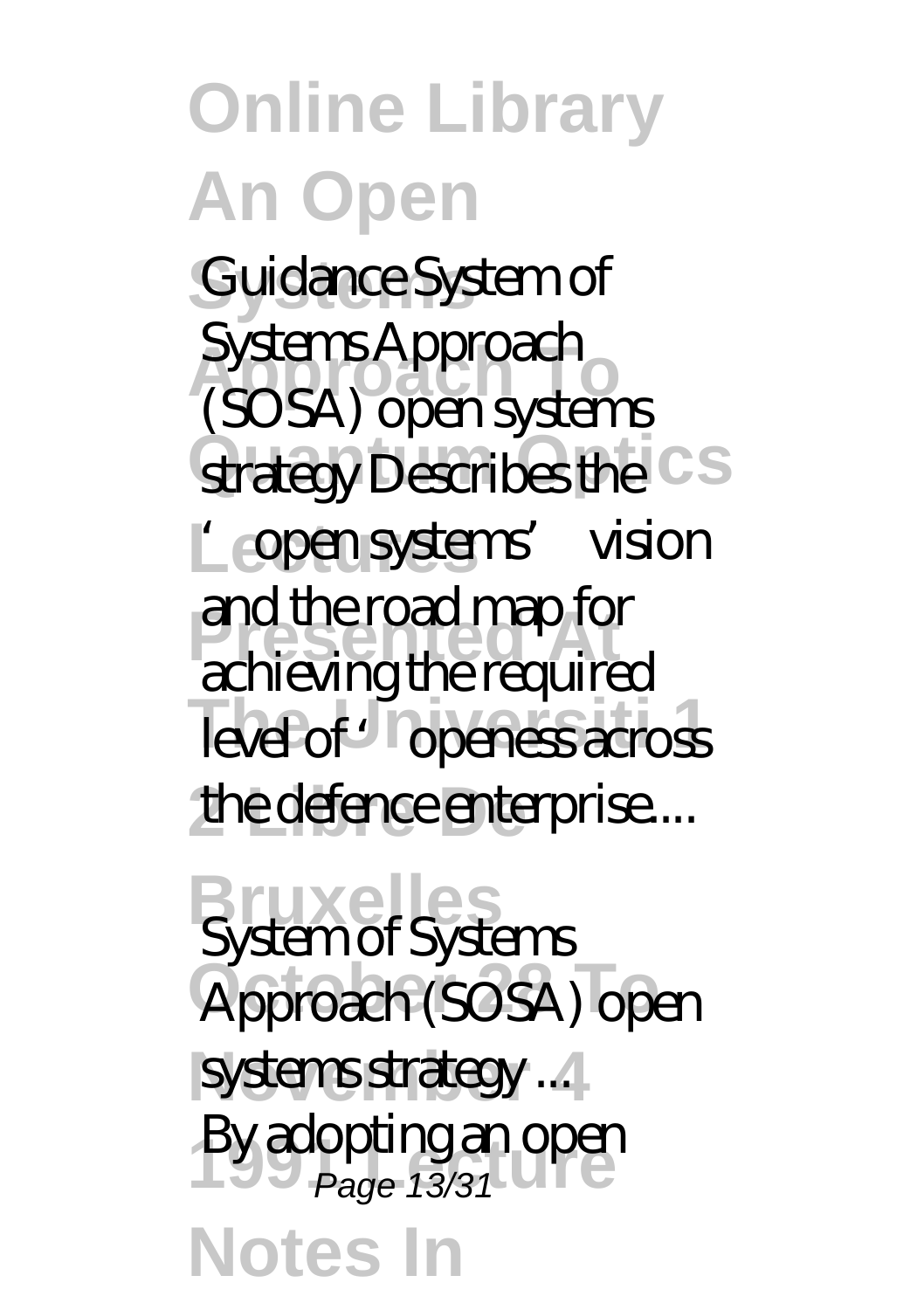**Systems** systems approach these **Approach To** and programme risks reduced. The SOSA<sup>tics</sup> issues can be mitigated

Open Systems Strategy **Presented At** Systems vision and the roadmap for achieving the...ibre De describes the Open

**Bruxelles** *SOSA Open Systems* Strategy - GOV UK<sup>O</sup> Systems theory is useful to management because<br>Page 14/31 **Notes In** Page 14/31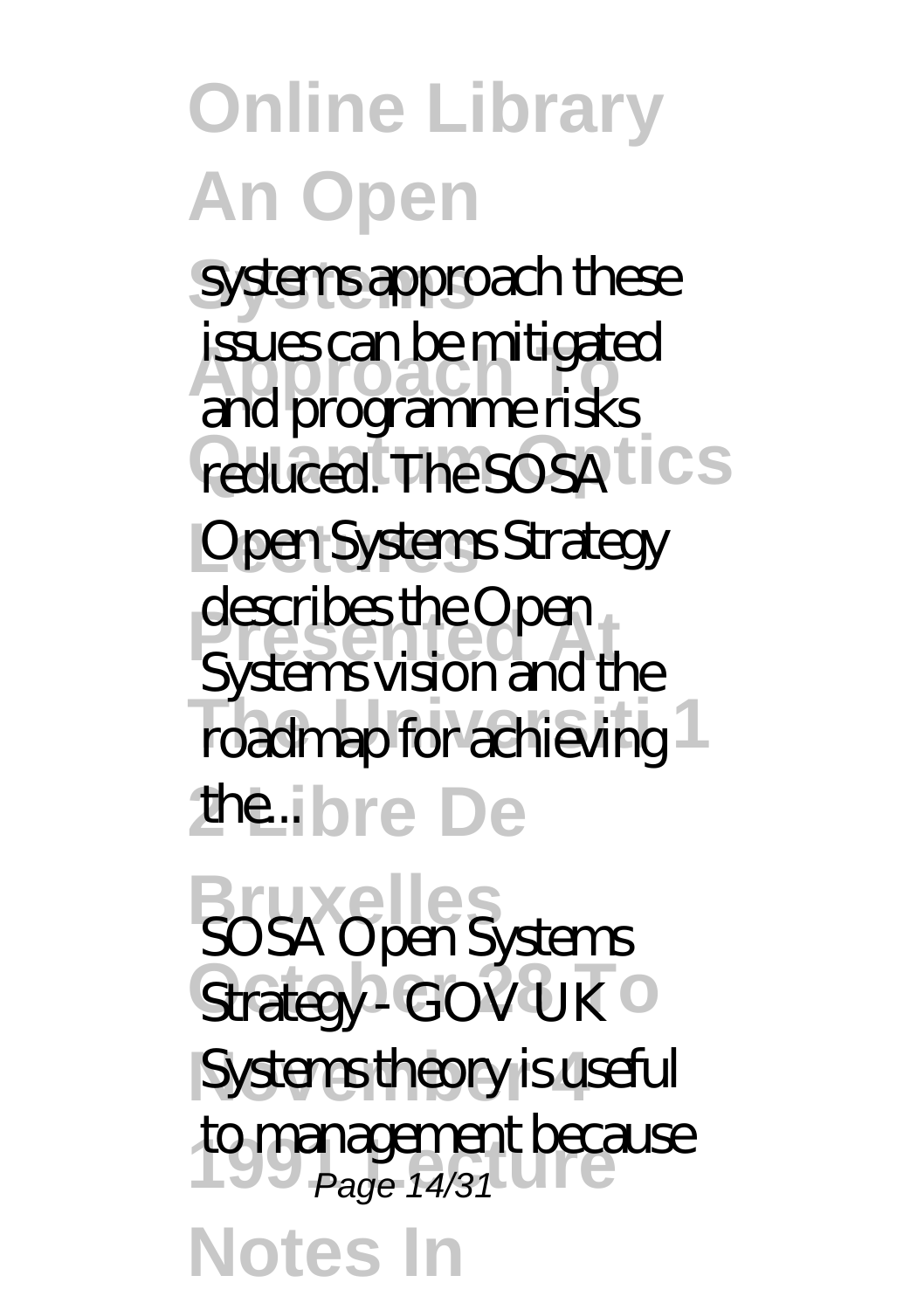**Systems** it aims at achieving the **Approach To** organisation as an open system. Chester Barnard<sup>S</sup> was the first person to **Presented At** approach in the field of **The University** 1 that the executive must **steer through by keeping** conflicting forces and events. mber 4 199<sup>Page 15/31</sup> **LITE Notes In** objectives and it views utilize the systems a balance between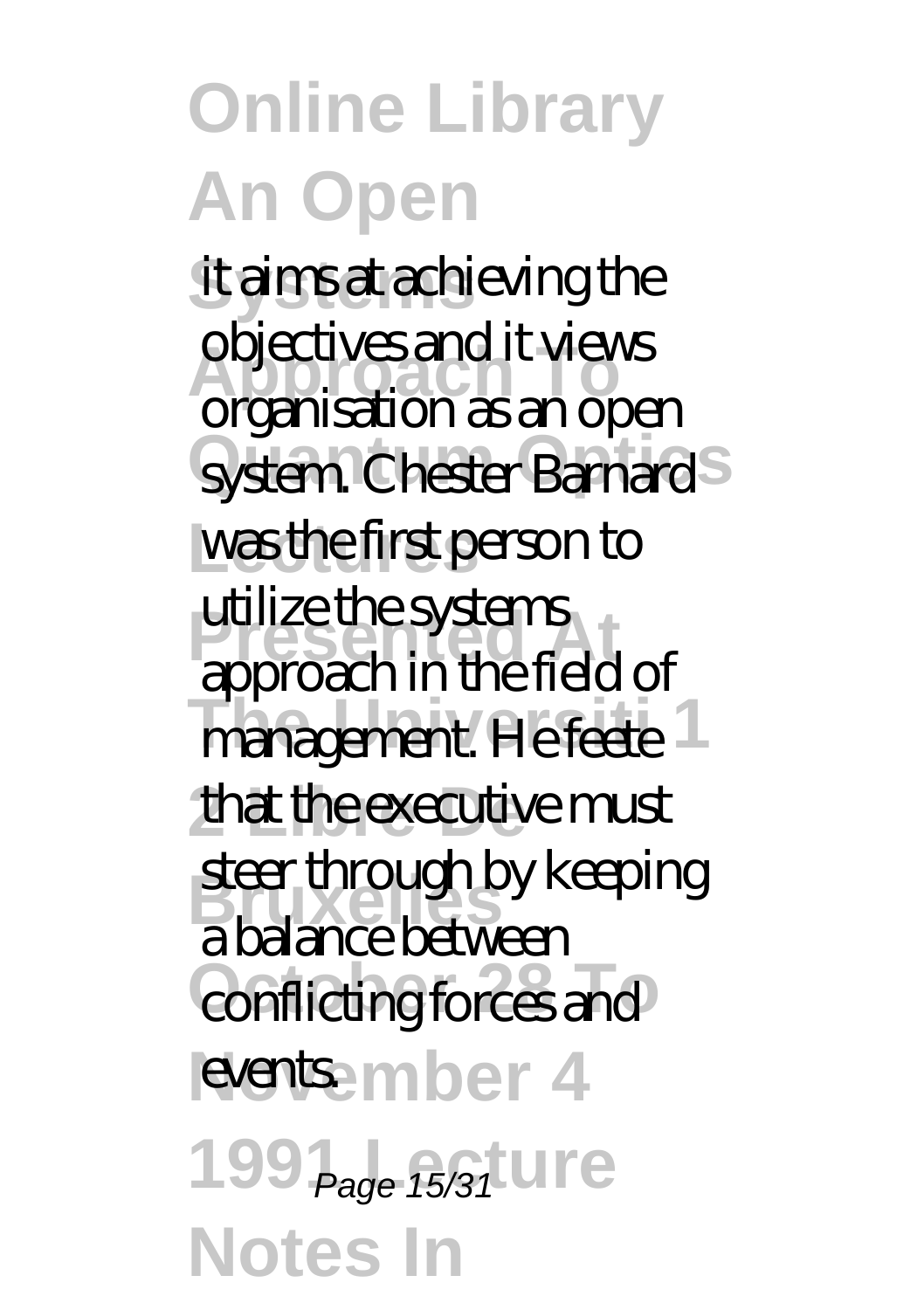**Systems** *System Approach to Management: Definition,<br>Footures and* An open system is a type<sup>5</sup> of system that exchanges *Features and ...*

reacuons wirn its<br>environment. Ludwig von Beranlanffy who was a biologist developed the **bruce**<br> **bruce**<br> **bruce**<br> **bruce**<br> **bruce**<br> **bruce**<br> **bruce**<br> **bruce**<br> **bruce**<br> **bruce**<br> **bruce**<br> **bruce**<br> **bruce**<br> **b October 28 To** reactions with its 1956.

*Explain the 'open systems' approach to*<br>Page 16/31 **Notes In** Page 16/31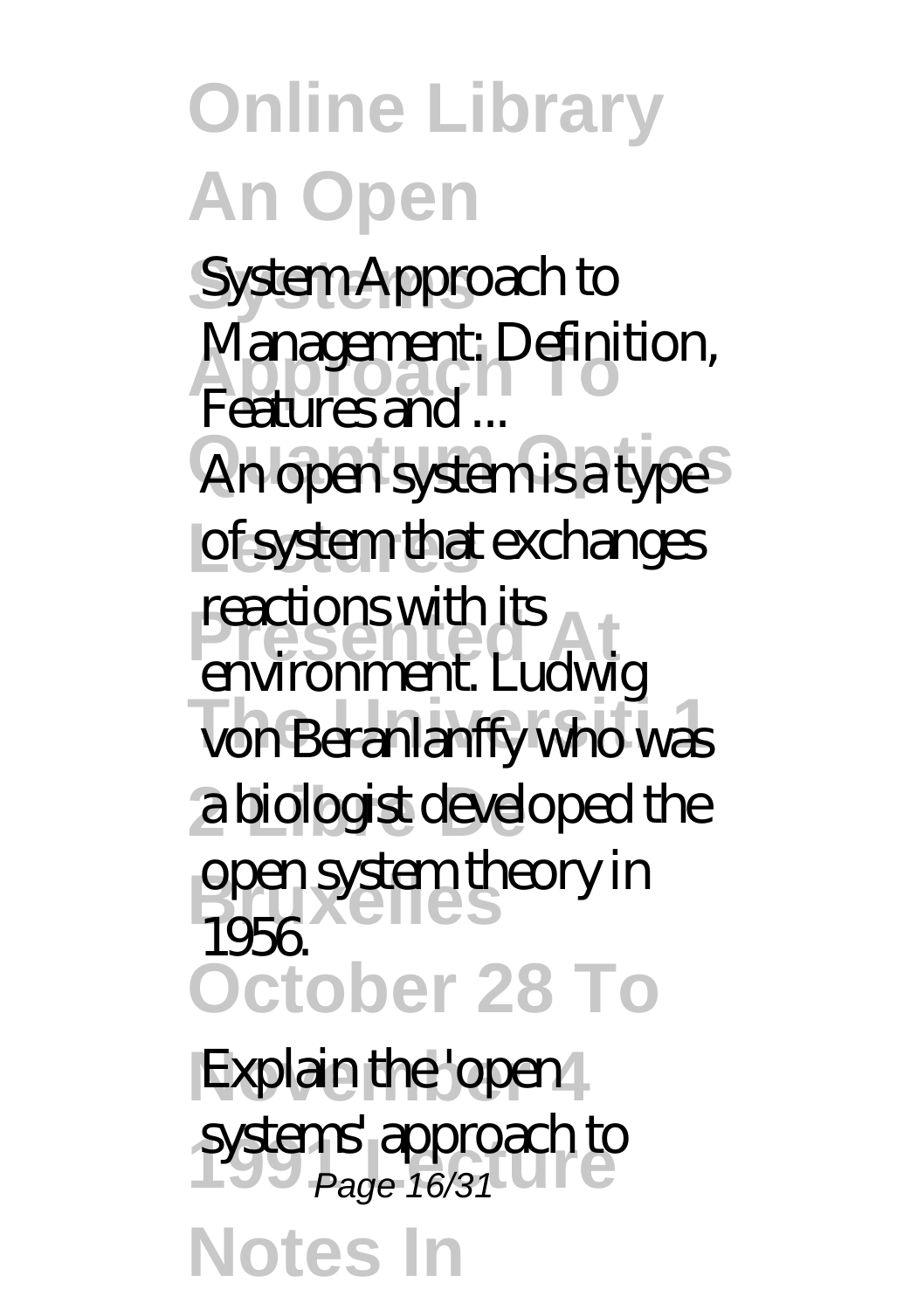**Systems** *organisations, and ...* **Approach To** way of thinking about dynamic systems, or **ICS** systems that interact with **Presented At** businesses are dynamic systems, evolving and changing in response to **Bruselles**<br>**Bruseful** for **businesses because it** provides a framework for thinking about processes<br>Page 17/31 **Notes In** Open systems theory is a their environments. All feedback. Open systems Page 17/31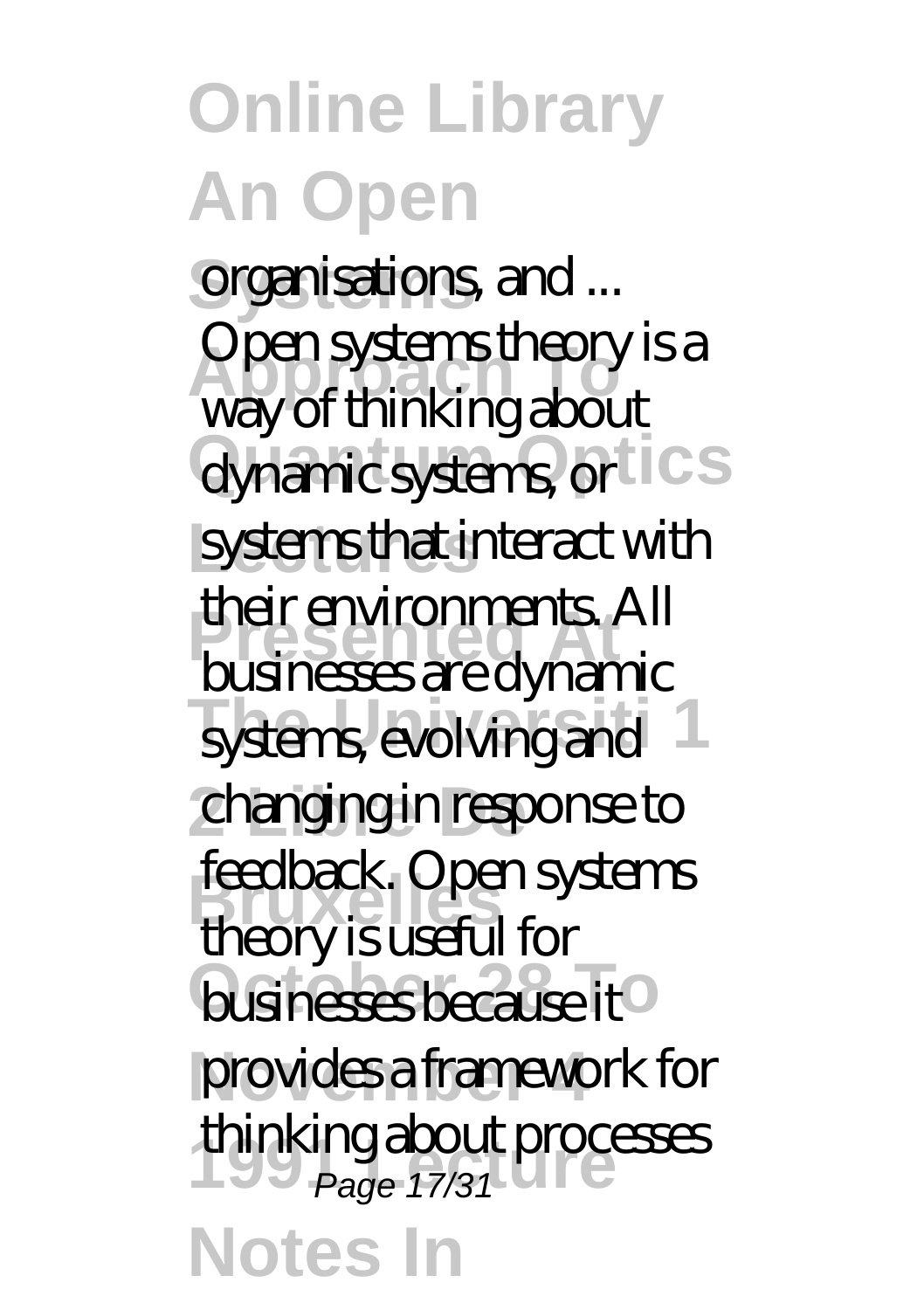**Systems** such as change – a *regular part of running a* **Quantum Optics** business.

*Open Systems Theory in* **Presented At** *Business | Bizfluent* here are the buyers or the customers who visit the **Bruxelles** subsystems work together, the system is said to function 4 effectively. Open and<br>Page 18/31 **Notes In** The external subsystem store. Only when all these Page 18/31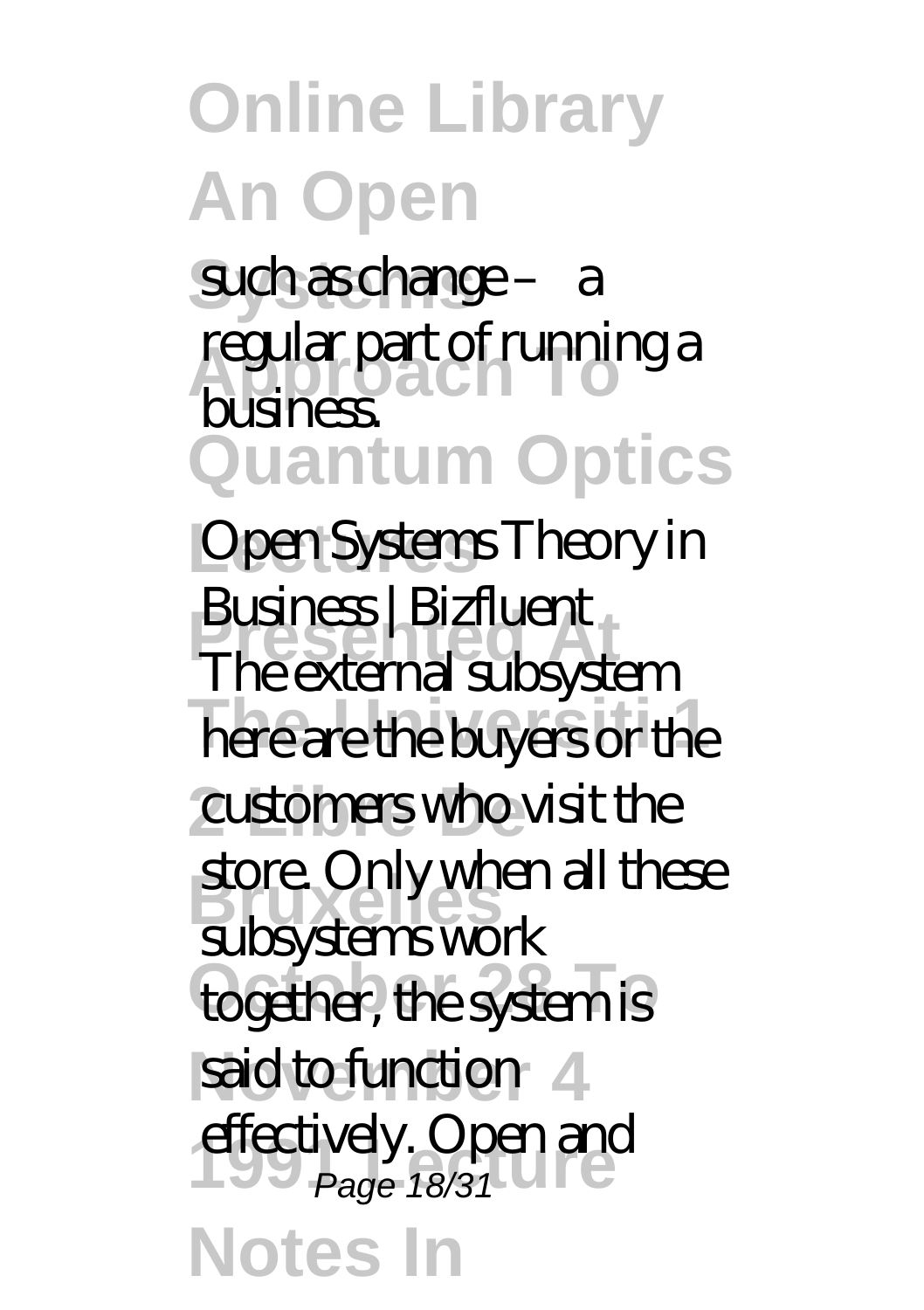**Systems** Closed System. The **Approach To** open or a closed system. An open system is the CS **Lectures** one where the elements **Presented At** with the environment. **The Universiti 1** organization can act as an of the system can interact

**2 Libre De** *Understanding the Systems Approach to*<br>*Management is Prott* **Differentiation: An open** system moves in the direction of<br> **Page 19/31** LIFE **Notes In** *Management is Pretty ...* Page 19/31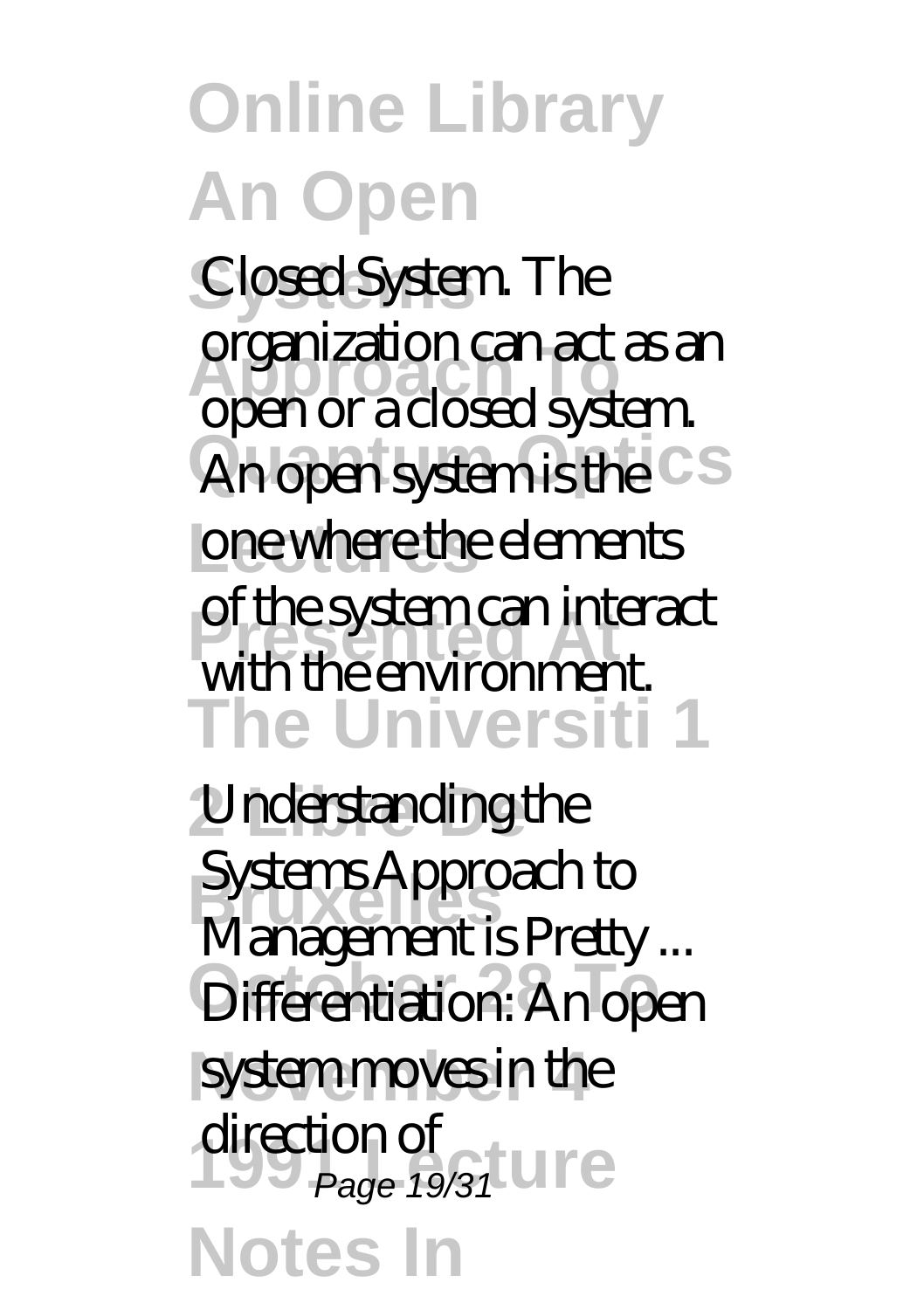differentiation and **Approach To** are changed by new **specialized functions.** CS Organizations, like other **ppen systems, move** differentiation and **iti** 1 **2 Libre De** specialization of roles **Bruxelles** and functions. elaboration. Old patterns towards well-

 $Top$  10 Characteristics of **November 4** *an Open System* TL;DR (Too Long)<br>Page 20/31 **Notes In** Page 20/31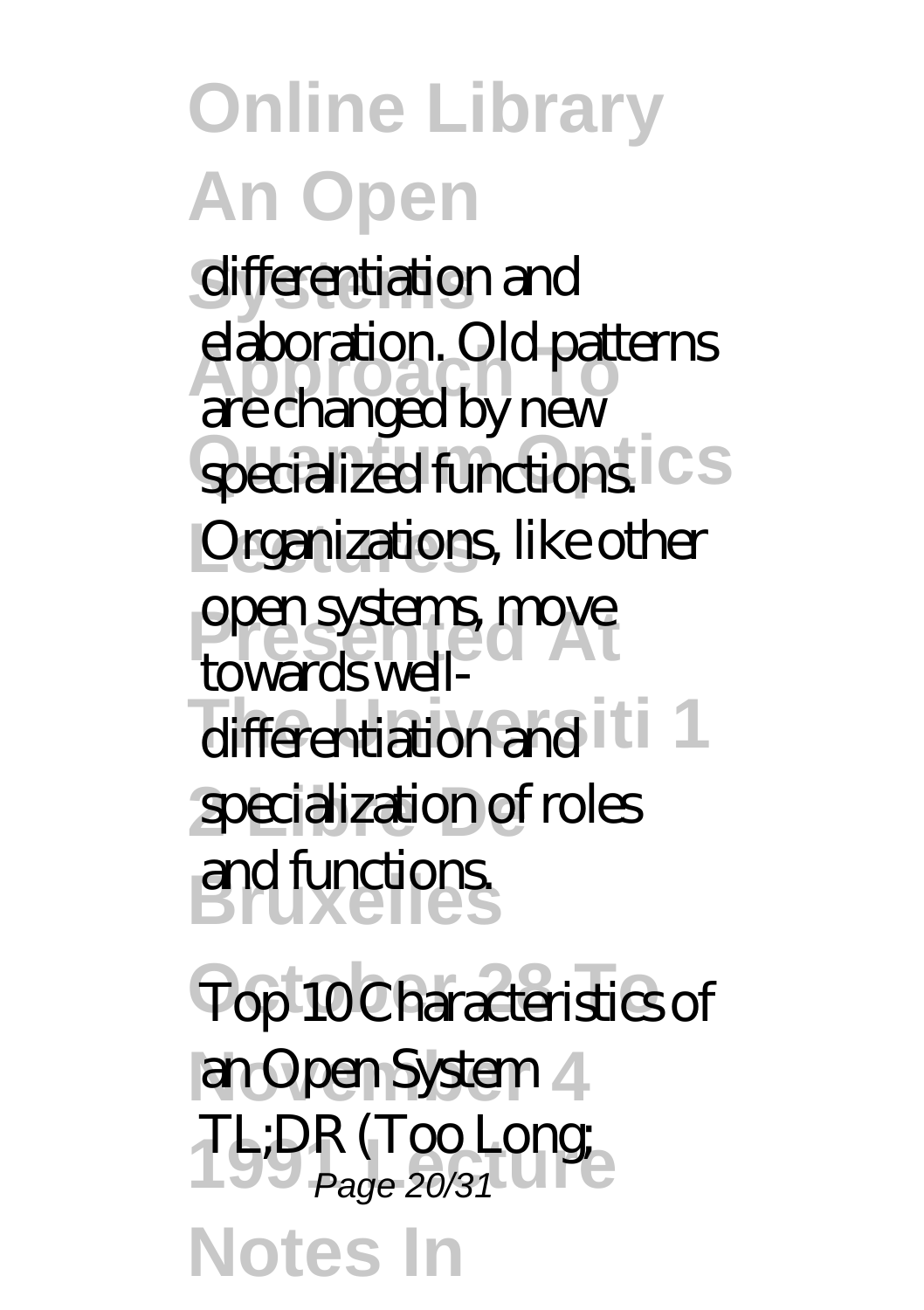Didn't Read) The **Approach To** an organization as an **Organic and open system** made of interdependent **Presented At** developed in the 1960s by Ludwig Von **Siti 1** Bertalanfty, Lawrence J. **Henderson, Daniel Katz,<br>W.C. Scott, Bobert L. October 28 To** Kahn, J.D. Thompson and W. Buckley. 4 systems approach views subsystems. It was first W.G. Scott, Robert L.

199<sup>Page 21/31</sup> <u>UTe</u> **Notes In**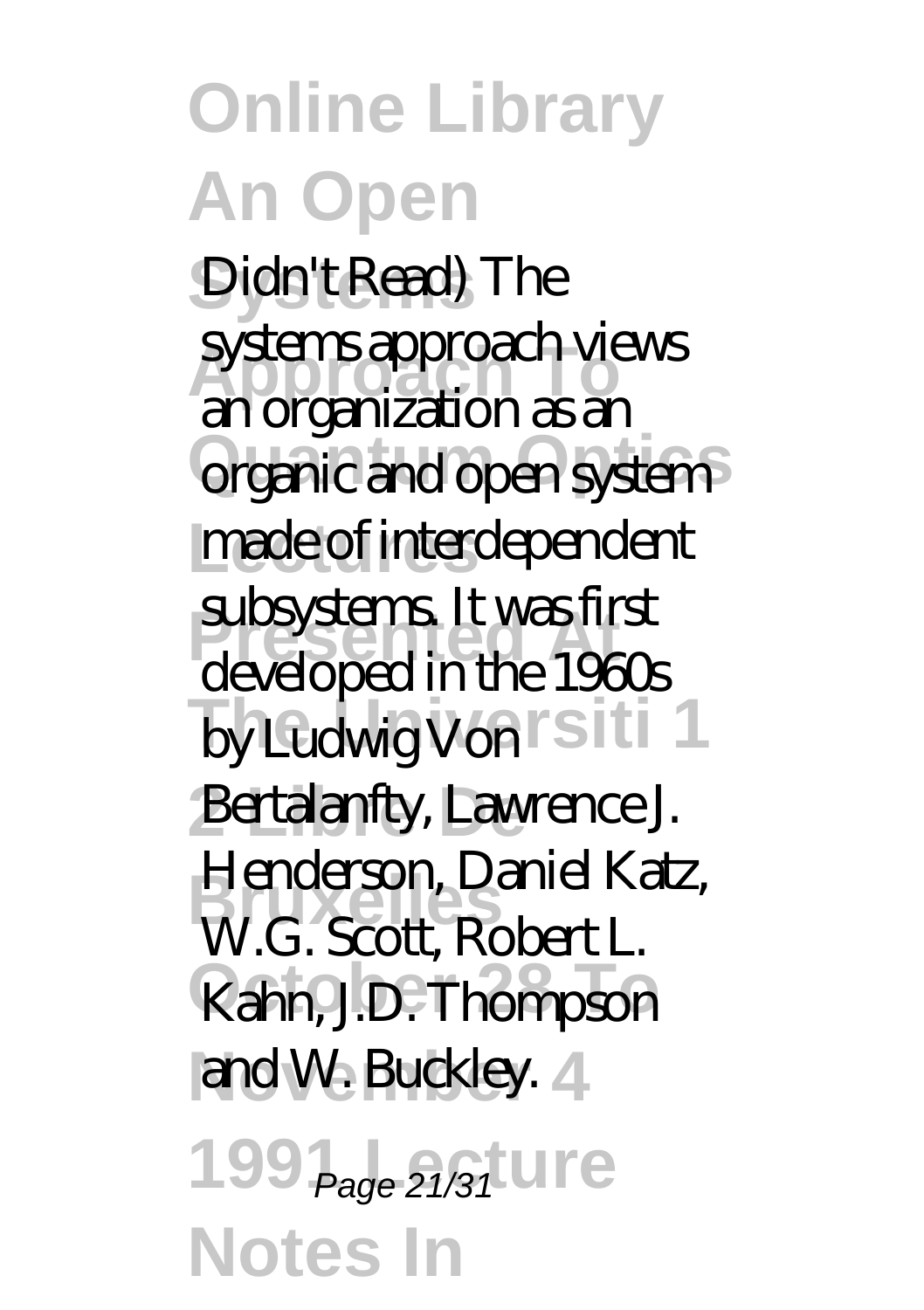**Online Library An Open Systems** *What Is the Systems* **Approach To** *Organization? | Bizfluent* Open Systems theory is S basically modelling the **Rey vanables, Dour**<br>**internal and external to** the organistion. We **1** believe, one of the most **breakthough approach in** Open Systems Theory. Now a pile of sand is not a **system.** A pile of sand<br>Page 22/31 **Notes In** *Approach of* key variables, both organisational behavior is Page 22/31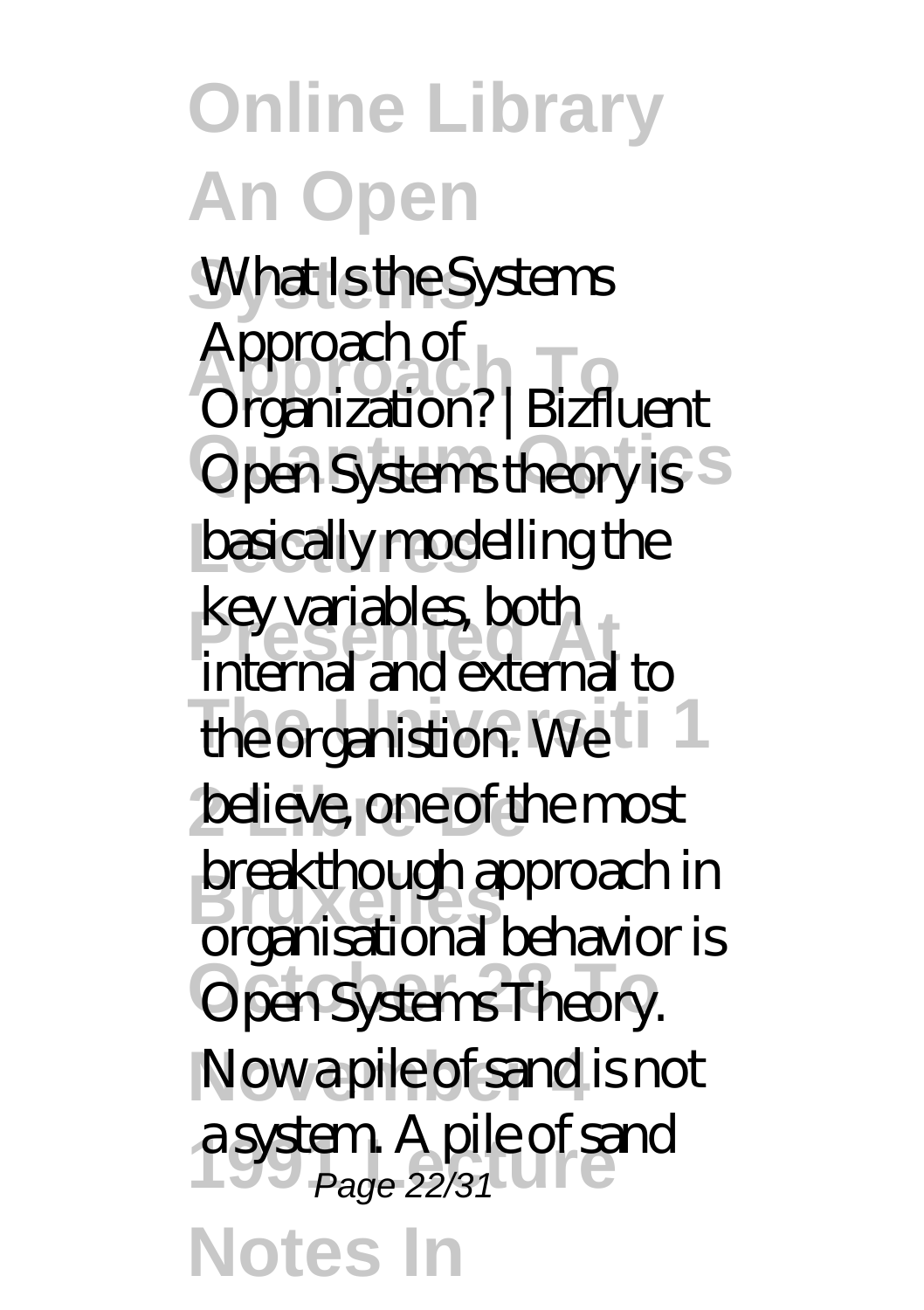will still be clled the same **Approach To** the sand particles from it. **Quantum Optics** even if e remove some of

**Lectures** *Evaluating The* **Presented At** *Application Of Theories* The systems approach is a problem solving paradigm. That is to s<br>the systems approach **Considers the attributes of November 4** an e ntire system to achieve the object ive of a<br>Page 23/31 **Notes In** *Of Open Systems ...* paradigm. That is to say, Page 23/31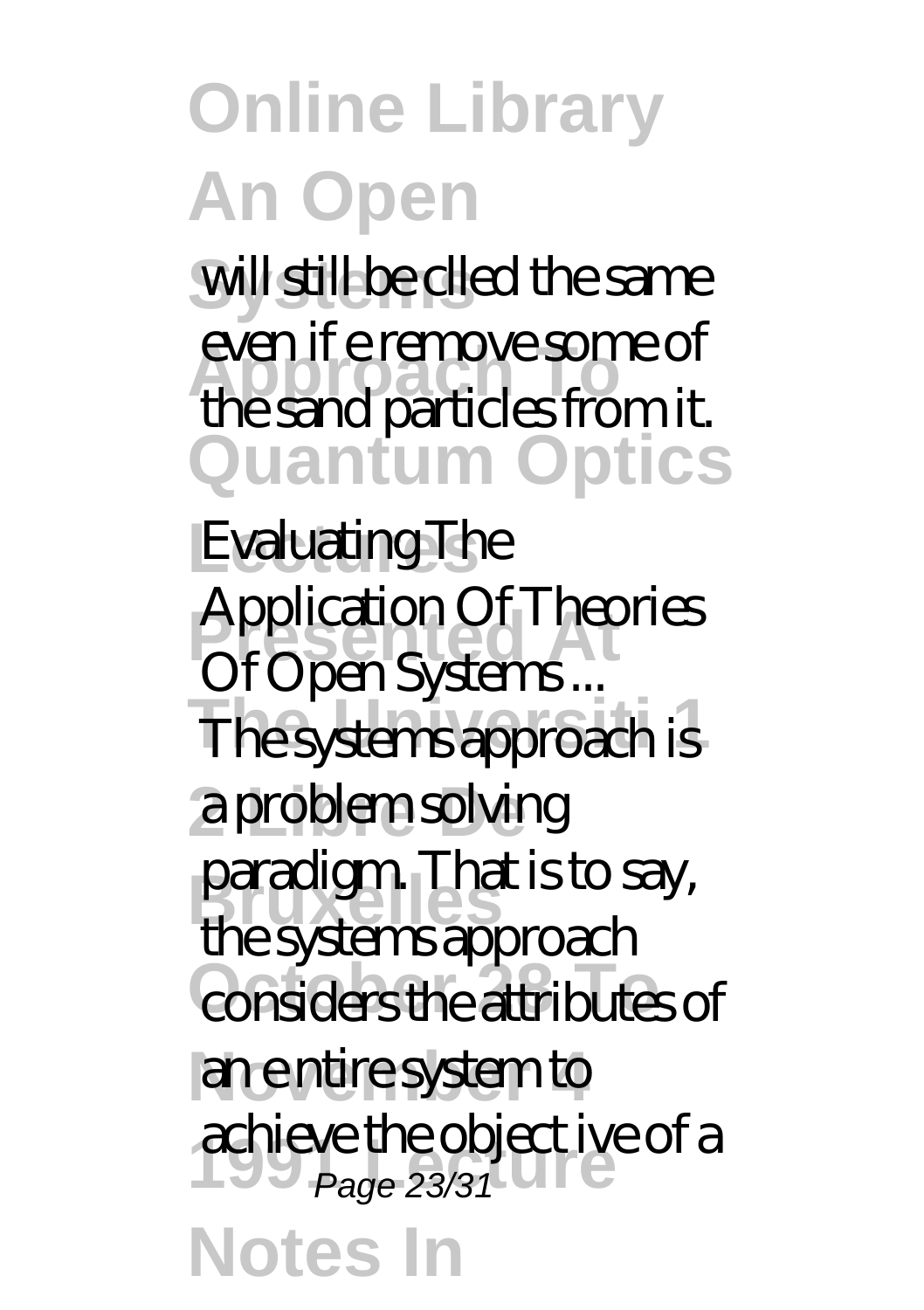**Online Library An Open system, which is to solve Approach To** *(PDF) What Is the*  $\overrightarrow{SystemsApproach?}$  **CS Lectures** *ResearchGate* 1. System approach<br>
consider the organisation as a Siti 1 dynamic and interrelated set of parts. Each department or a sub-<sup>0</sup> system. Each department has its sub-system.<br>Page 24/31 **Notes In** considers the part represents a Page 24/31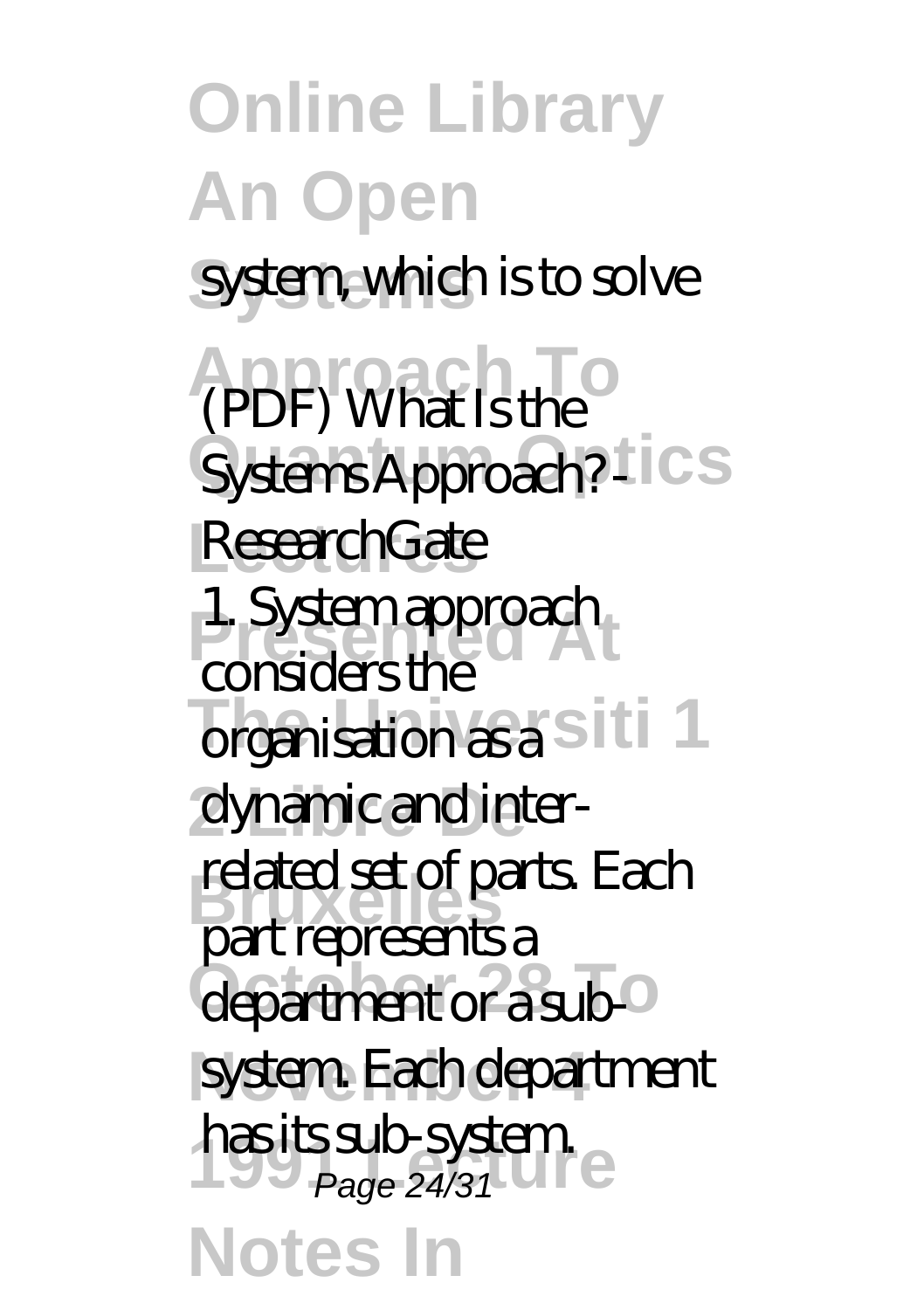**Systems** Continuous and effective **Approach To** systems helps to attain goals of the larger system.<sup>3</sup> Thus, every sub-system is **Presented At** systems which together make an organisation a set of mutually dependent parts and<br>their sub perts **October 28 To** interaction of suba system and has subtheir sub-parts.

**November 4** *System Approach* **1991 Lecture** *Theory of Management:* **Notes In** Page 25/31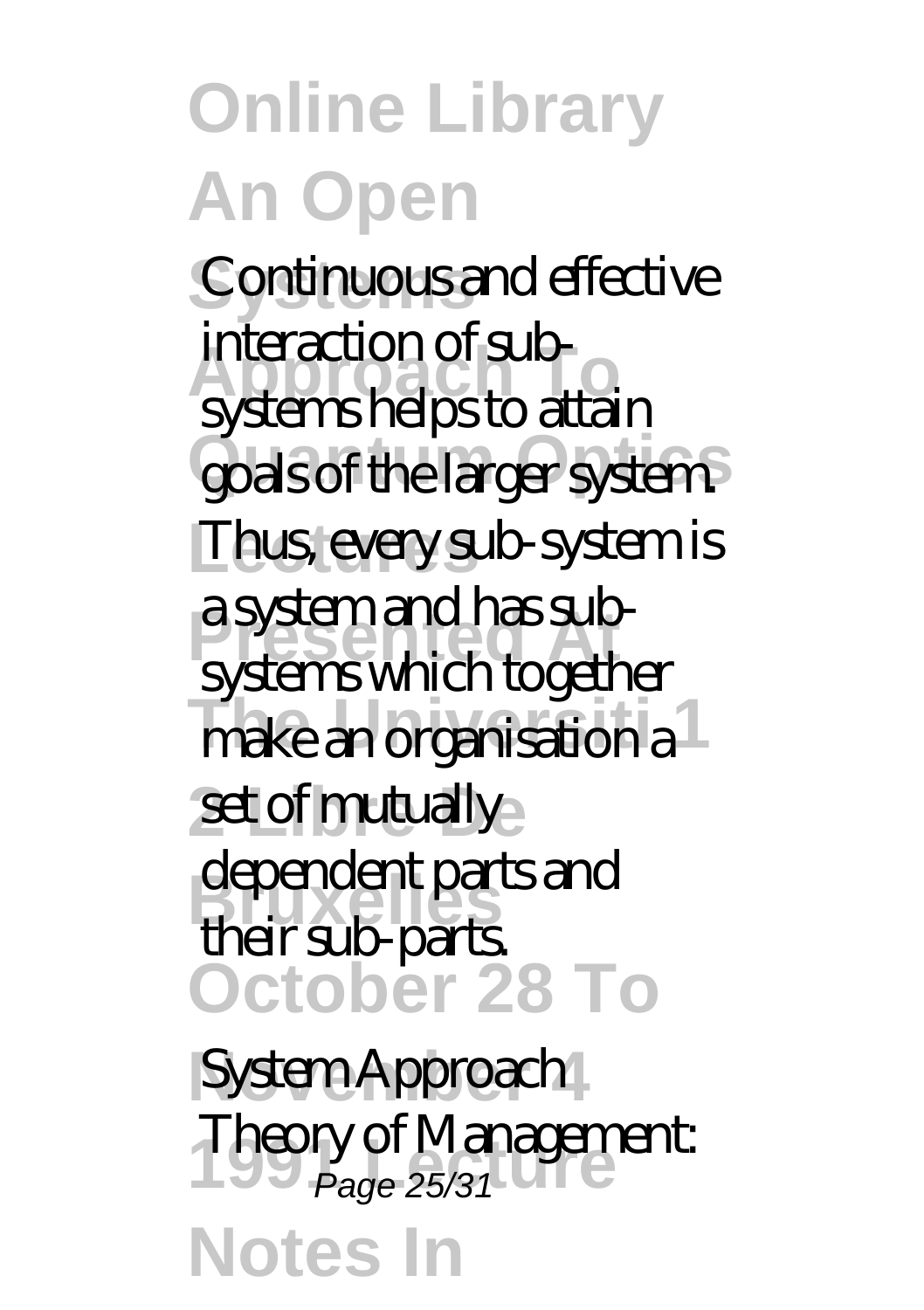**Systems** *Features and Evaluation* **Approach To** Approach (MOSA) is a systems engineering **LICS** approach that involves dividing large entities<br>inte smaller medules with standard interfaces. It builds on principles **such as "** high cohesion, produce systems that are more robust, e r 4 maintainable, and easier<br>Page 26/31 **Notes In** Modular Open Systems into smaller modules low coupling" to Page 26/31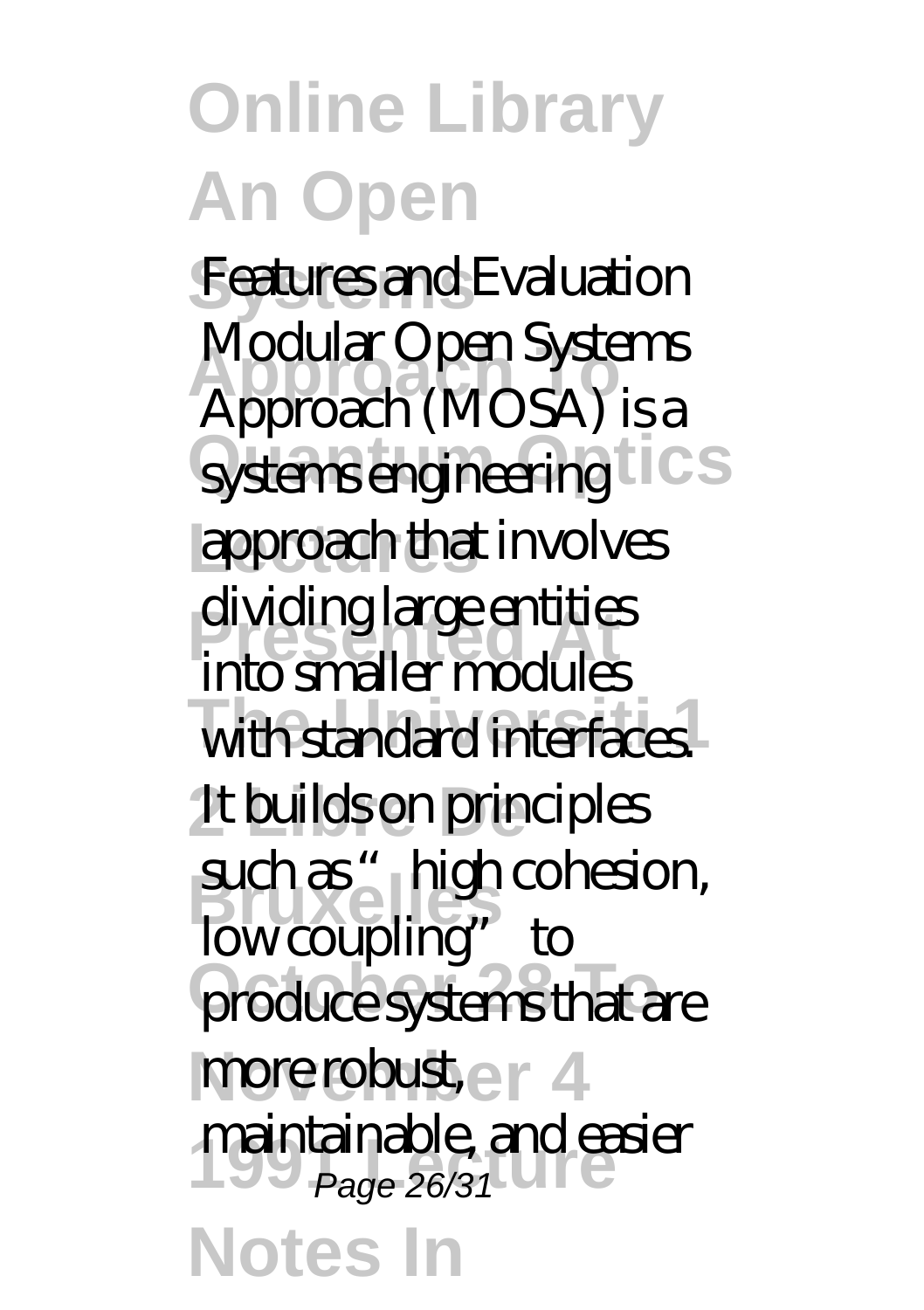### **Online Library An Open** to update over time. **Approach To** *Build a Modular Open* Systems Approach<sup>1</sup>ics **Lectures** *(MOSA) | AiDA* **Present Systems thinking in** in practice is an exciting and emerging management discipline, strategically and<sup>3</sup> To challenge your approach to complex situations.<br>Page 27/31 **Notes In** practice Systems thinking providing tools to think Page 27/31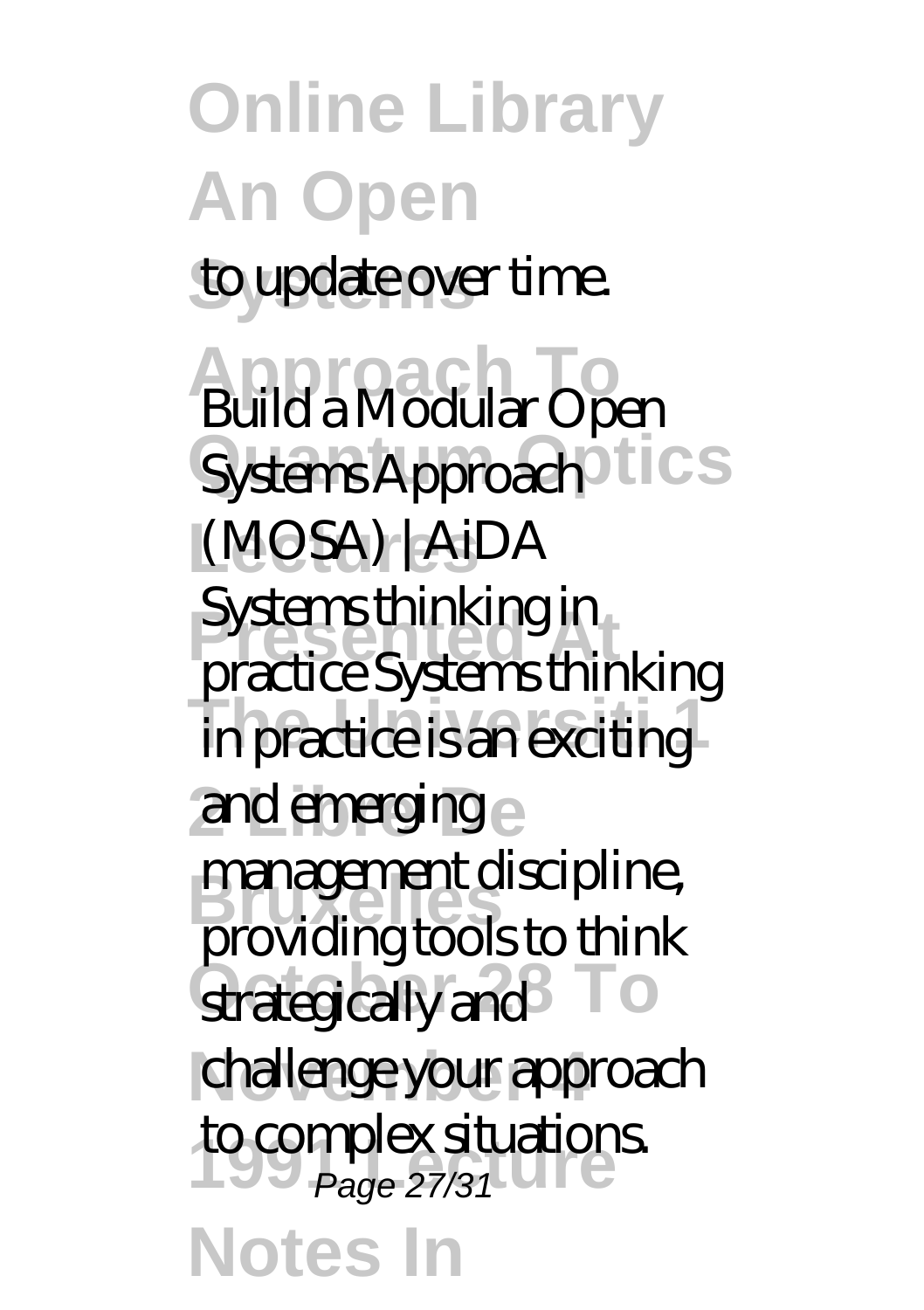**Systems** The Open University has over au*years* expendence<br>leadership and international recognition in the field of systems **Presented At** thinking. over 40 years' experience,

*Systems Thinking in* **2 Libre De** *Practice | Open* **Bruxelles** Systems approach to **Management<br />It is a** collection of interrelated parts acting together to<br>Page 28/31 **Notes In** *University* Page 28/31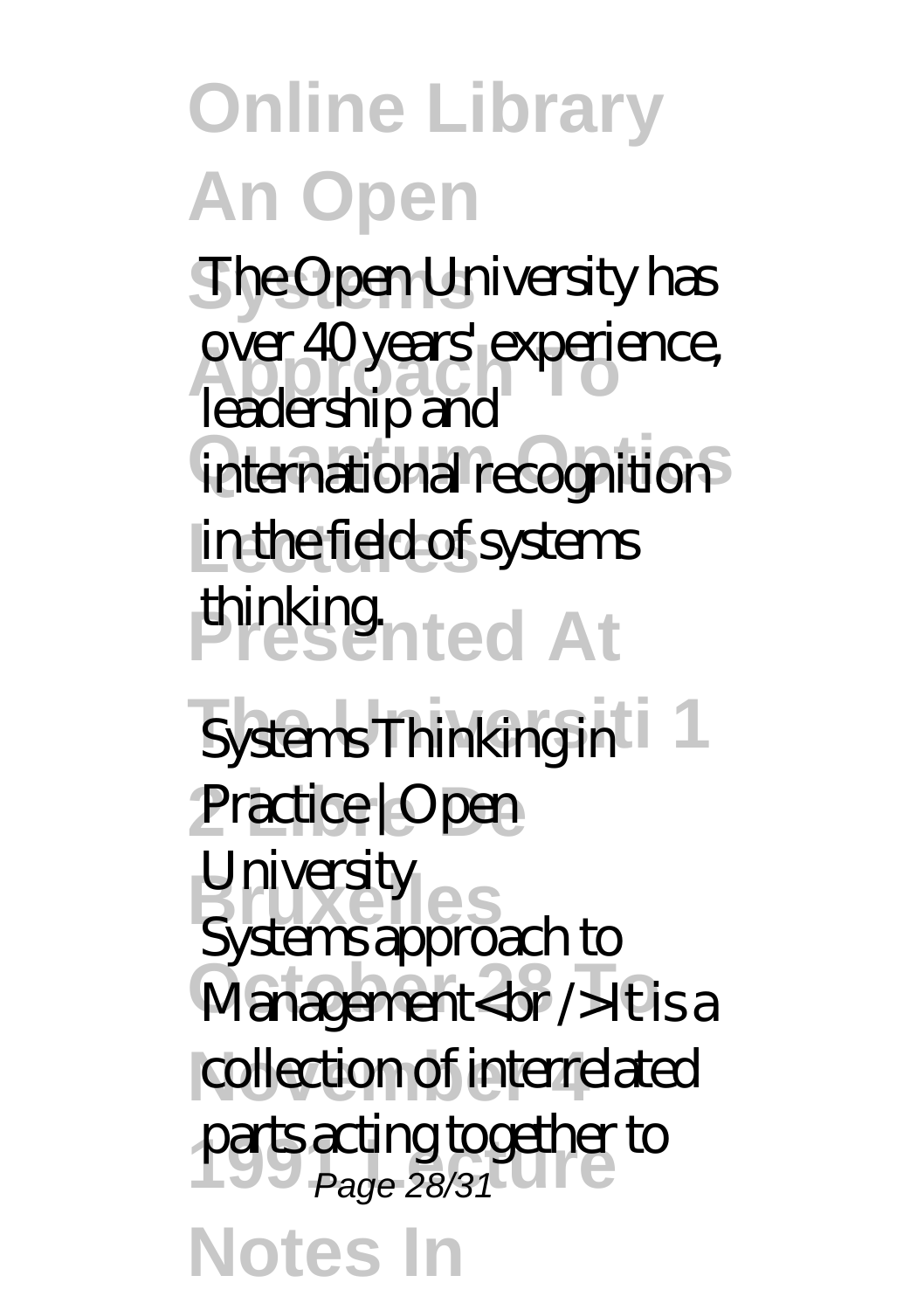achieve some goal which exists in the<br>eximple of **To Quantum Optics** environment.

**Lectures** *Systems Approach to Management -*<br>SideShem *SlideShare*

**The Universiti 1** Taking a systems-focused approach to diversity and **Bruxelles** Diversity and inclusion is a business issue. If the problem is a struggle to innovate, then the<br>Page 29/31 **Notes In** inclusion. Let's be real: Page 29/31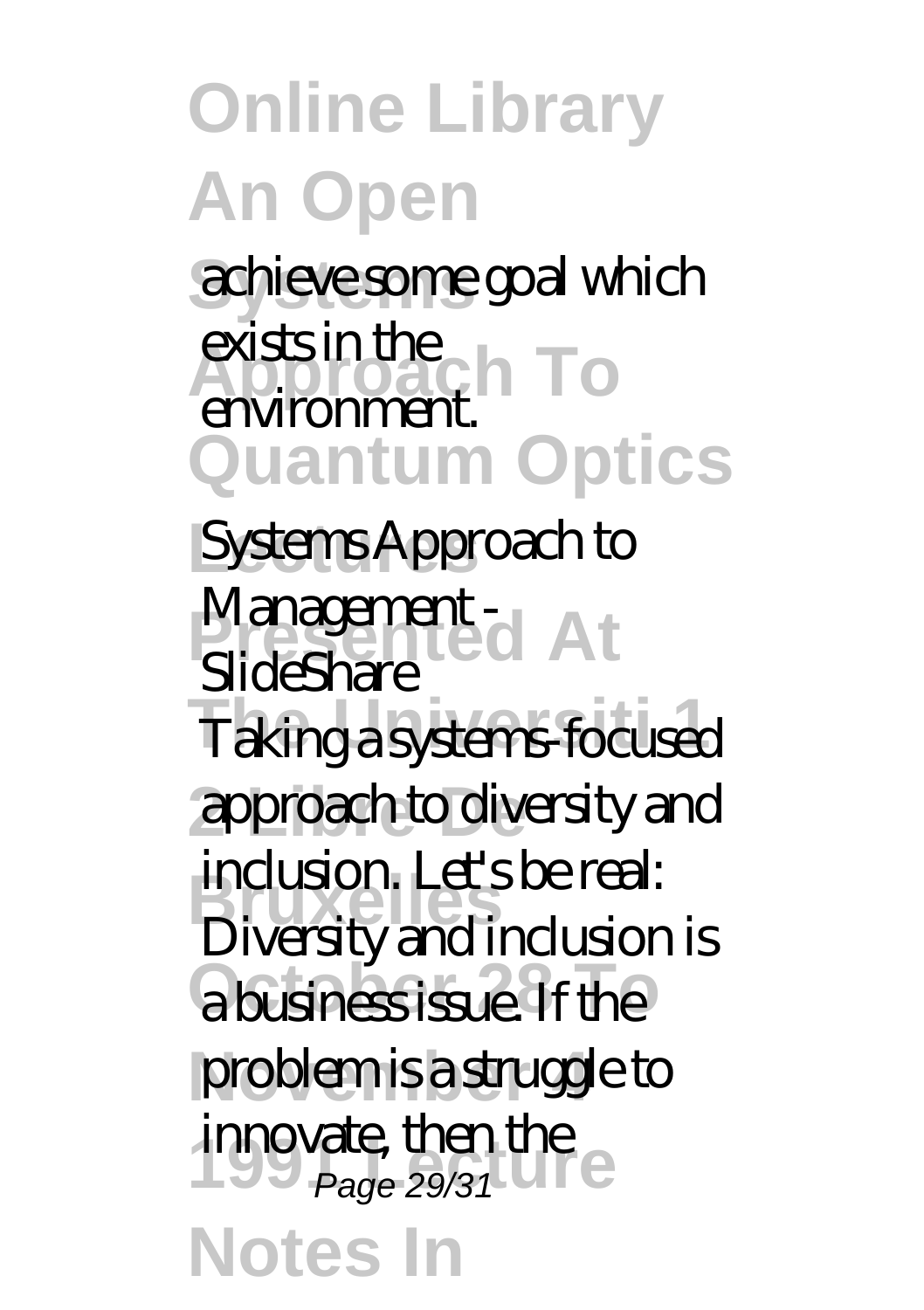solution is greater **Approach To** For more discussion on open source and the role<sup>5</sup> **Lectures** of the CIO in the **Presented At** EnterprisersProject.com. **The Universiti 1** diversity and inclusion. ... enterprise, join us at The

**2 Libre De** *Taking a systems-focused* **Bruxelles** *approach to diversity and ...*

The emphasis in OD is that that real systems are **1990 open to, and interact**<br>Page 30/31 **Notes In** The emphasis in OD is Page 30/31